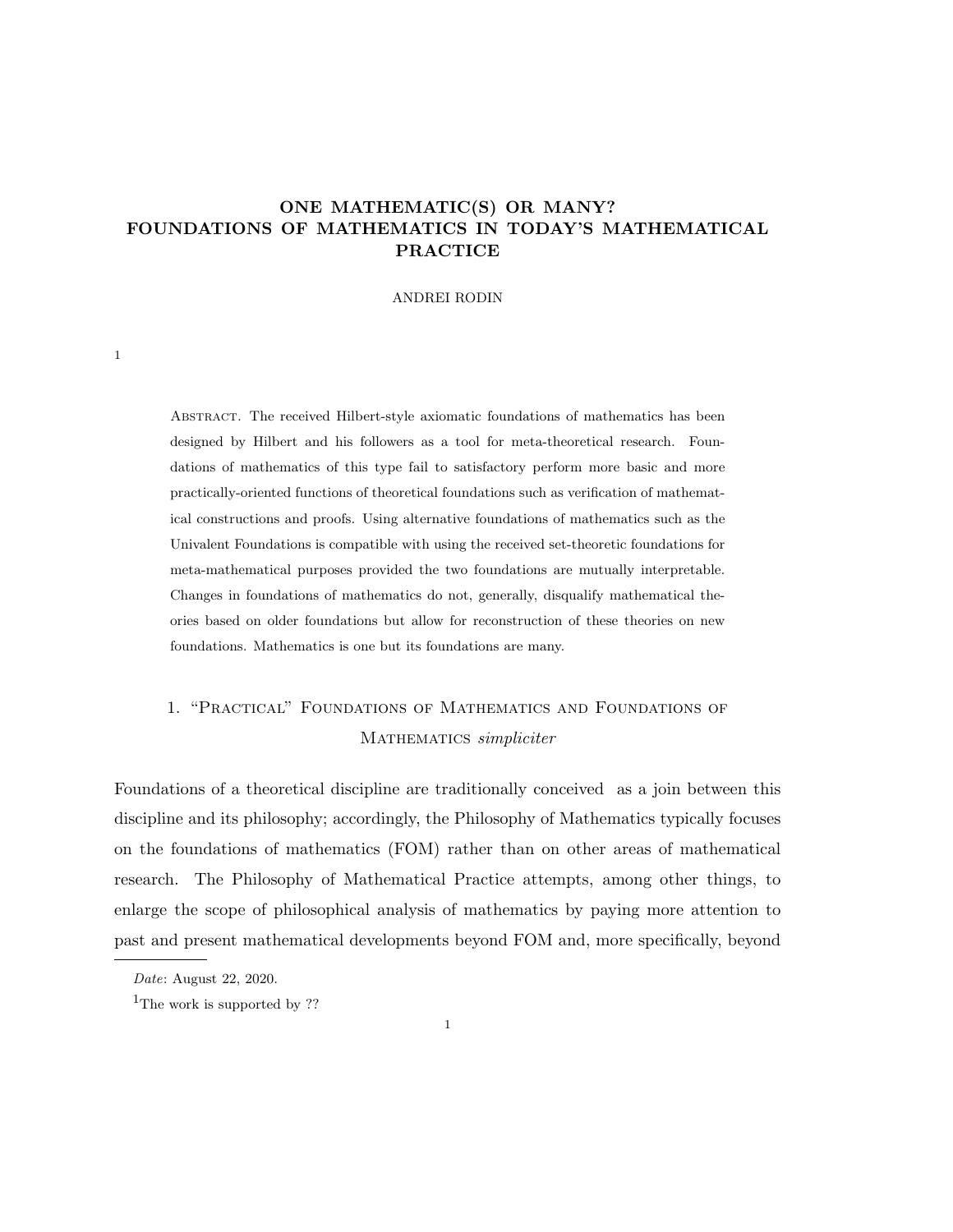the *Grundlagenkrise* occurred in mathematics at the turn of the 19th and 20th centuries and the related subsequent developments [40]. Without trying to diminish the importance and philosophical relevance of mathematical practices and contents beyond FOM, I would like to stress that the mismatch between theory and practice in mathematics, which provides a rationale for distinguishing the Philosophy of Mathematical Practice into a separate area of research, concerns FOM at the first place.

Described in few words, the current situation in FOM is as follows. The mainstream FOM is a relatively isolated and very specialised area of today's mathematical research. The majority of working mathematicians and mathematical educators know very little about FOM and cannot see its relevance to their works. This is certainly not how FOM, traditionally conceived, are expected to function. This unusual situation produces a range of different reactions in the mathematical community.

Some mathematicians including many FOM researchers explain and justify the gap between FOM and the rest of mathematics by a natural division of labor. They assume (i) that an ordinary working mathematician does not need master details of the foundations of her discipline and (ii) that the research in FOM just like research in any other special area of mathematics, requires a long professional training that cannot be possibly provided for all working mathematicians. A version of this view may go along with the conviction that FOM is of little or no significance for other mathematical disciplines. This view, however, is also compatible with the belief that all mathematical disciplines crucially depend on FOM whether or not working mathematicians are aware about it.

A number of mathematicians working outside the mainstream FOM research believe that mathematics needs foundations in a more traditional sense of the term, according to which FOM should represent some core mathematical contents and be known to and used by all mathematicians. On this basis Lawvere and Rosebrugh boldly disqualify the received FOM as a valid foundation: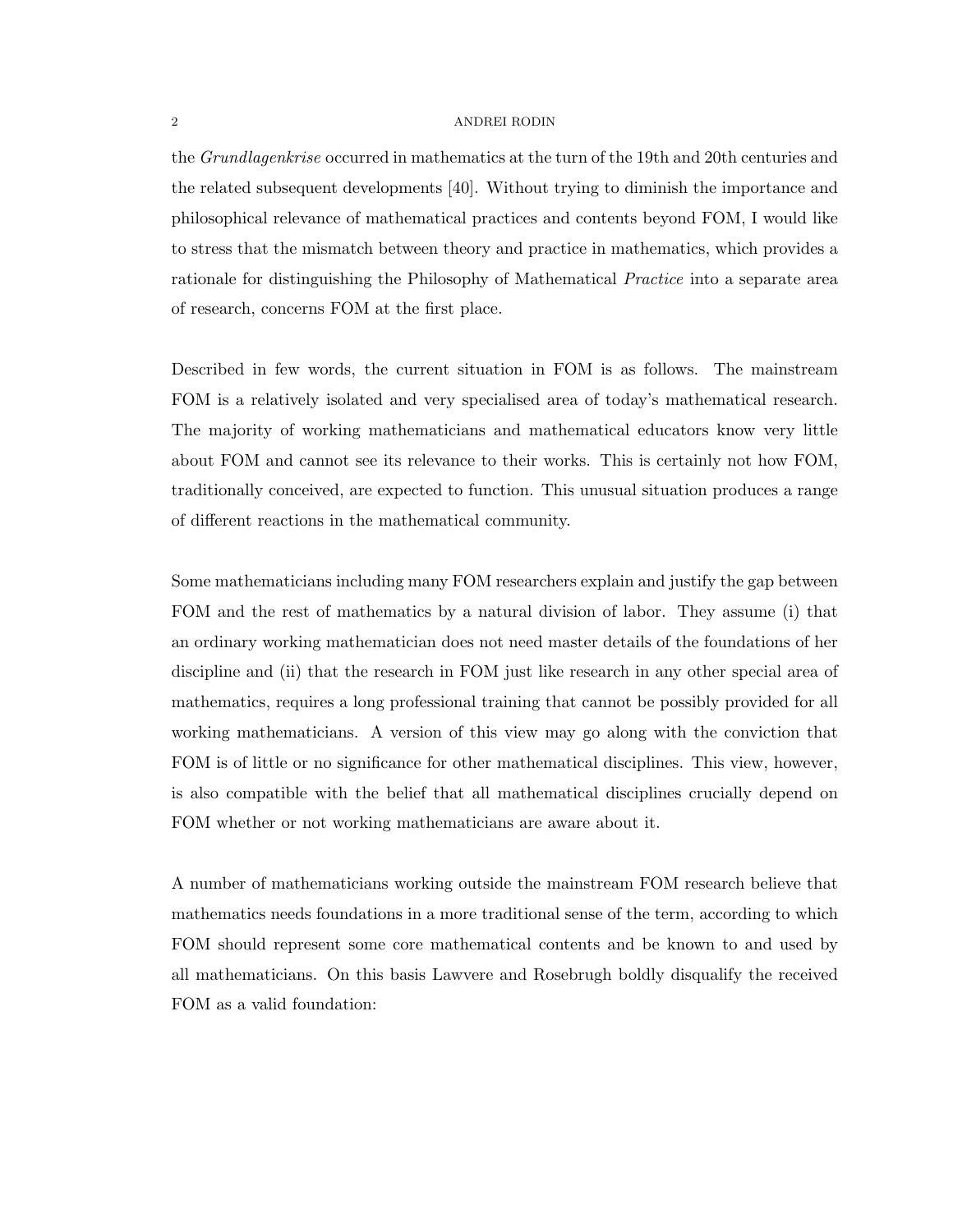A foundation makes explicit the essential general features, ingredients, and operations of a science, as well as its origins and generals laws of development. The purpose of making these explicit is to provide a guide to the learning, use, and further development of the science. A "pure" foundation that forgets this purpose and pursues a speculative "foundations" for its own sake is clearly a nonfoundation. ([38], p.235)

Some other mathematicians try to make a peaceful agreement between the two concepts of FOM. They reserve the name of *practical foundations* for the traditional notion without trying to challenge the received FOM explicitly [55]. On a parallel — albeit chronologically more recent — development in the philosophical camp a group of philosophers constituted the Philosophy of Mathematical Practice as a subfield of philosophy of mathematics outside the mainstream FOM-oriented philosophy of mathematics [40]. Since pure mathematics is a theoretical discipline par excellence, the grounds of the relevant distinction between mathematical theory and mathematical practice are far from clear, moreover so that philosophers of mathematical practice in their works systematically refer to mathematical theories and other mathematical contents, but not only to practical issues related to mathematics research and education. The popular wisdom according to which "in theory there is no difference between theory and practice, while in practice, there is" perfectly applies in this case. Practically speaking, it is indeed the case that philosophers who associate themselves with the mainstream FOM research and philosophers of mathematical practice are doing different research and form different communities. But from a theoretical point of view it is not clear to me why these lines of philosophical inquiry into mathematics should be so different.

In order to clarify the situation I will not go deep into philosophical generalities about theory and practice. Instead, I will analyse the nature and the genesis of the aforementioned gap between the received FOM and the rest of mathematics. I will use the above concise non-orthodox description of FOM concept coined by Lawvere and Rosenburgh as my working definition of this concept.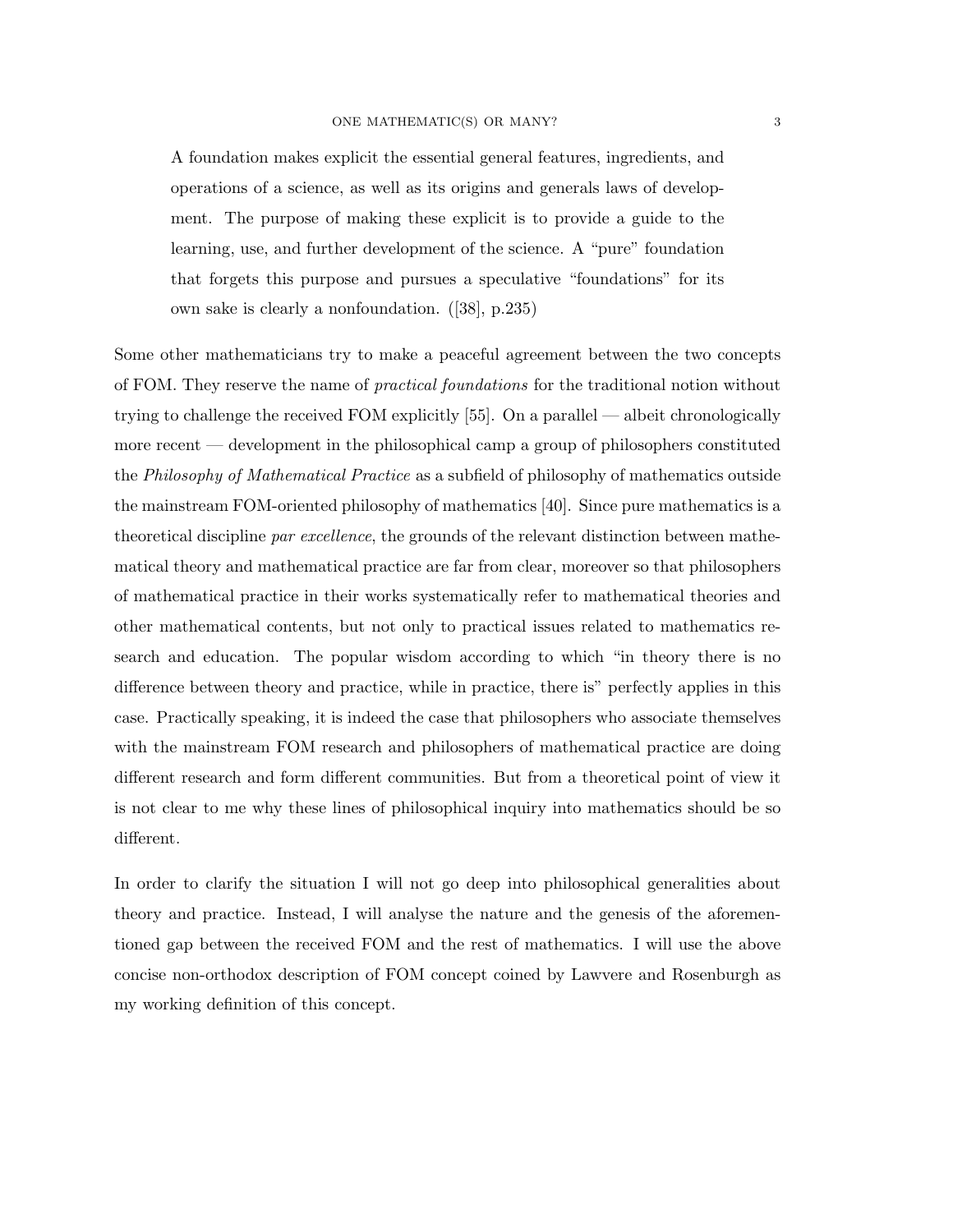# 2. The Received FOM and Meta-Mathematics

Today's received concept of FOM stems from Hilbert's seminal works in axiomatic geometry [29] and his later works on what is known today under the name of Hilbert's Program, which includes a modern form of Proof Theory [28, vol. 2]. A special feature of this conception of FOM, which distinguishes it from more traditional conceptions, is its *meta-mathematical* character. The idea of meta-mathematics, as Hilbert and Bernays explain it in [28, ch.2, sect. 5, is to provide *mathematical* answers to certain general mathematically-related questions, which have been earlier seen as purely logical and philosophical  $[17]$ <sup>2</sup>.

The idea of meta-mathematics can be traced back to Descartes and Leibniz but it is not constitutive in the traditional FOMs. In particular, Euclid's Elements (which qualify as FOM in our sense) has no meta-mathematical capacity. Let me use this classical example for explaining were the idea of empowering FOM with meta-mathematics comes from.

Euclid's *Elements* comprise a number of impossibility results such as a proof of impossibility to find a common measure for a pair of arbitrary straight segments <sup>3</sup>. Such proofs show that certain geometrical constructions can be specified in Euclid's theoretical language but, on pain of contradiction, cannot be performed within Euclid's theory. Such impossibility proofs solve certain mathematical problems in the negative way by showing that certain desired constructions are impossible.

However there are also well-known mathematical problems that are are well-posed in Euclid's mathematics but cannot be solved on Euclid's principles either positively (by performing the required construction), or negatively (by showing that the required construction is impossible). The Angle Trisection problem is an example. A trisected angle is not an impossible geometrical construction. One can easily perform an instance of such construction by tripling a given angle (as usual by ruler and compass). Yet, as we know it today thanks

<sup>2</sup>Such as Hilbert's Entscheidungsproblem.

<sup>&</sup>lt;sup>3</sup>See the *Elements*, Book 10, Problem 10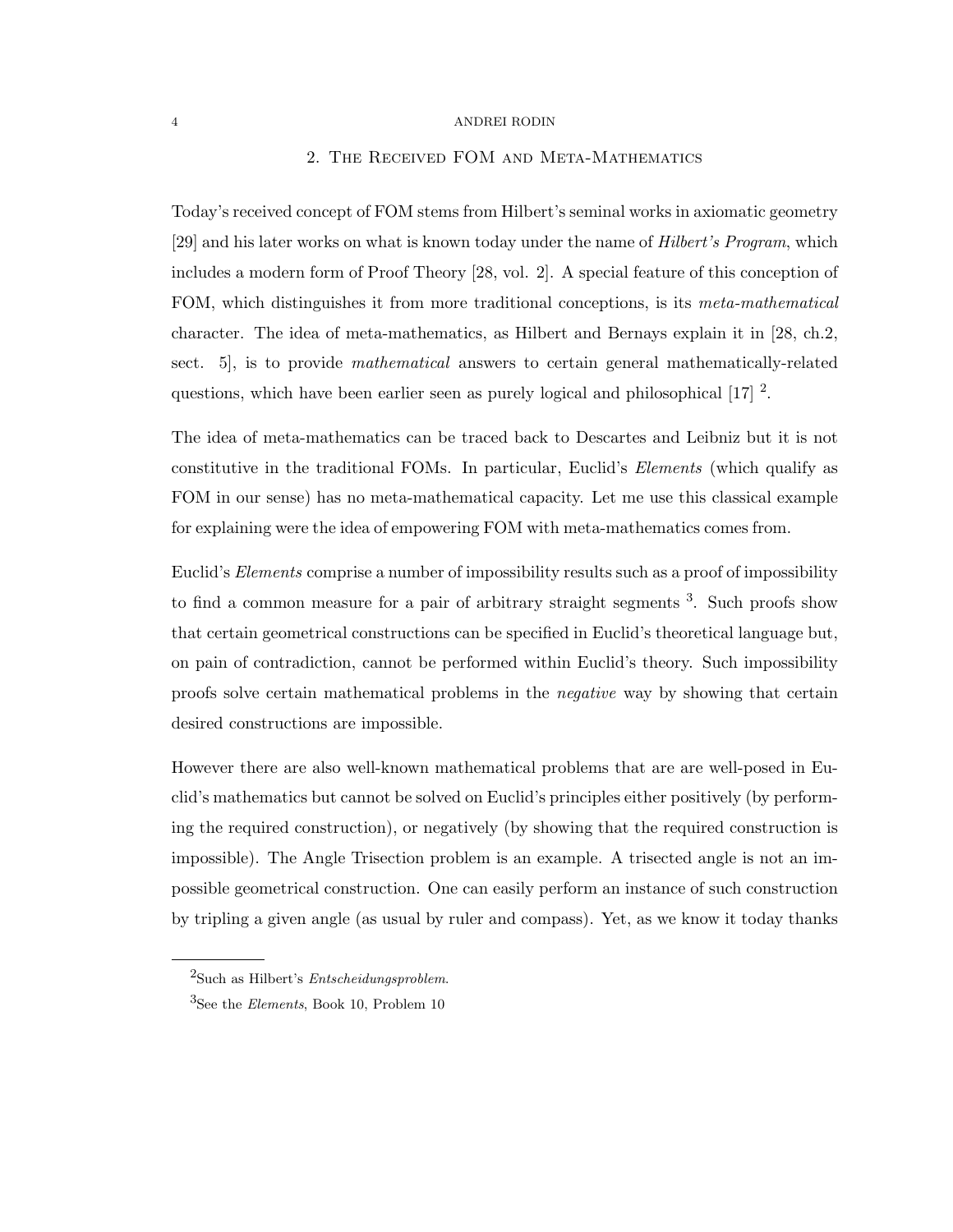to Galois theory, the trisecting of arbitrary given angle by ruler and compass is not possible. This latter result is meta-mathematical (relatively to Euclid's mathematics) because it belongs to a different theory, to wit Galois theory, built on different principles. In what follows I call a mathematical theory  $M_E$  meta-mathematical with respect to mathematical theory E just in case theorems of  $M_E$  describe relevant general features of E such as its consistency, limits of its methods, etc. <sup>4</sup>.

Let us call a theory *epistemically complete* when it allows one to solve — positively or negatively — any well-posed problem within this very theory (see  $[45]$  for a formal treatment). The concept of epistemic completeness rises a bunch of questions such as: Are epistemically incomplete theories (epistemically) acceptable?; Is the epistemic completeness epistemically valuable?; How the epistemic completeness relates to the semantic completeness and other forms of theoretical completeness? and, last but not least, Are epistemically complete theories possible? David Hilbert was occupied with issues of epistemic completeness during all his long-term work in FOM. His view on this matter was formed in the context of the so-called Ignoramibusstreit (ignoramibus debate; the debate about unknowable) started back in 1872 by Emil du Bois-Reymond who claimed that certain scientific questions and problems are unsolvable in principle. Responding to du Bois-Reymond Hilbert developed an opposite view according to which every well-established theory (and every mathematical theory at the first place) must be epistemically complete. This Hilbert's belief remained remarkably stable during his long academic career. Hilbert expressed it publicly at many occasions, most famously in his 1900 address delivered in the Sorbonne at the International Congress of Mathematicians where he pronounced his famous"no ignoramibus" (in mathematics), and also in his last major public lecture delivered in 1930 in Königsberg, which Hilbert concluded with the words "We must know. We will know" [43].

<sup>&</sup>lt;sup>4</sup>This informal description of the concept of meta-mathematics is broader and less exact than formal conceptions found in standard textbooks [30] but it better elucidates the epistemic role of meta-mathematics than more technical definitions.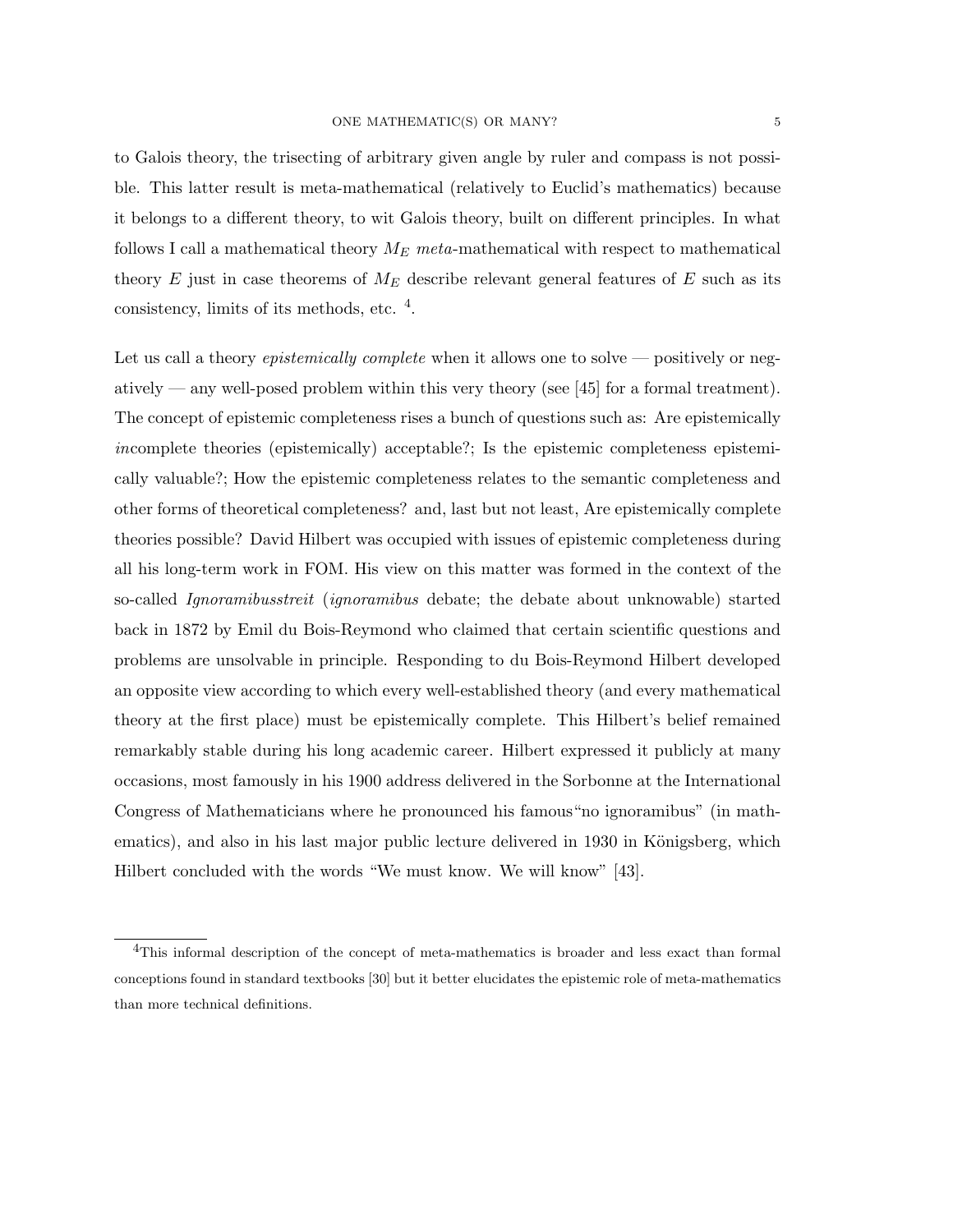Hilbert believed that the epistemic completeness of mathematics (appropriately reformed) can and should be irrefutably proved by rigorous mathematical means, not only be supported by general philosophical arguments. Whence the idea to identify FOM with a meta-theory of all mathematics, which could rigorously proof the epistemic validity of every mathematical theory deserving the name. Hilbert's meta-mathematical conception of FOM was based on the assumption that the wanted foundational theory could be kept minimal and self-sustained. In 1927 Hilbert speculated that since "a formalised proof, like a numeral, is a concrete and surveyable object" proving the formal consistency of a given formalised theory "is a task that fundamentally lies within the province of intuition just as much as does in contentual number theory the task, say, of proving the irrationality of  $\sqrt{2}$ " [27, p. 471]. Retrospectively, it is clear that at this point Hilbert seriously underestimated the complexity of metamathematical tasks related to his foundational goals.

The question of how much (if any) of Hilbert's aspiration remains today sound in view of later FOM-related meta-mathematical and logical research, has been widely discussed since 1930s  $[58]$ , [13], [4]. Leaving aside this and other special questions about the Hilbertstyle FOM I would like to stress once again that the very Hilbert's idea of providing FOM with a metamathematical capacity is highly original, and should not be simply taken for granted. From the traditional perspective on FOM, which has been outlined above, a meta-mathematical capacity of FOM appears as useful additional feature. It goes without saying that this new feature of FOM cannot serve its intended epistemic purpose unless the given FOM also performs its more basic functions, which Lawvere and Rosenburgh describe as "making explicit the essential general features, ingredients, and operations" of mathematics. Unless a given FOM does not perform these basic functions satisfactorily, its meta-mathematical power remains useless and irrelevant.

# 3. Is the received FOM adequate?

Any FOM has two sides. One is normative, logical and epistemological. It deals with questions like What is a correct mathematical proof? and provides tools for building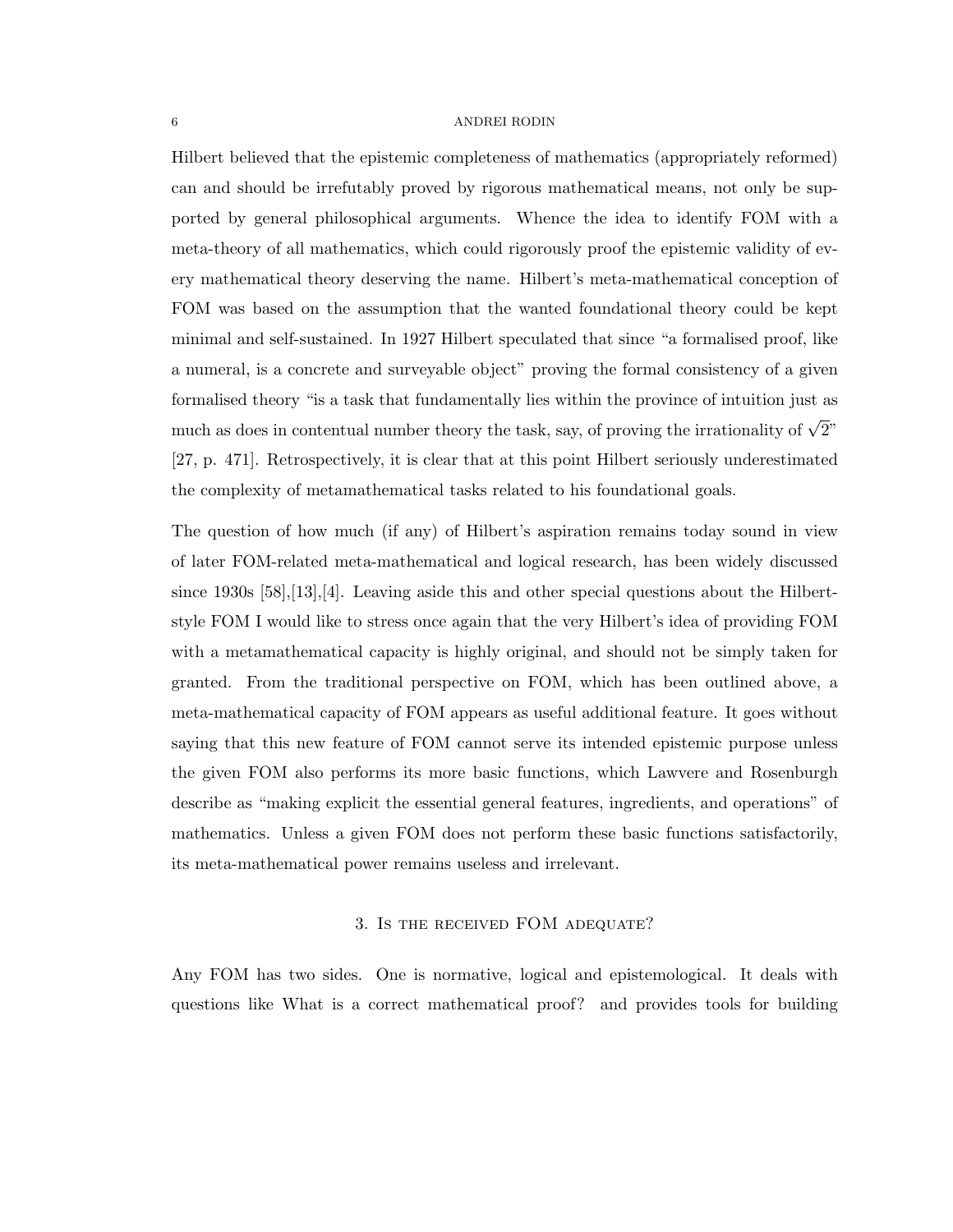sound mathematical theories and means for ruling out erroneous theories. The other side is "practical" and descriptive. It has to do with applications of the given FOM in mathematical practice including mathematics education and research, and, in particular, with the practical enforcement of epistemic norms associated with this given FOM.

An epistemological analysis of FOM needs to take both these sides into account. On the one hand, stripping away the normative dimension would reduce the epistemological analysis to historical, sociological and psychological accounts and thus destroy its specific character and purpose. On the other hand, ignoring the past and present mathematical practice deprives the epistemological analysis of mathematics from its subject-matter. This concerns FOM just as much as any other part of mathematics. A normative epistemological judgement, which is grounded solely on general philosophical principles and does not accurately take into account what falls under its scope (in our case this is FOM as they are practiced) can hardly be justified.

The adequacy of the received Hilbert-style FOM is questionable on both these accounts. The most obvious problem concerns its *feasibility*: it turns out that attempts to represent standard mathematical contents in symbolic languages reserved by this FOM for this purpose require manipulations with chains of symbols, which cannot be represented in printed form and surveyed by a human. A notorious example is Bourbaki's definition of cardinal number 1 that comprises about  $10^{15}$  symbols [21]. At the first glance the unfeasibility problem appears to be merely "practical", and can be successfully dealt with by using symbolic shortcuts such as "1" . What is problematic here from an epistemological point of view is the relationships between mathematical theories represented "informally" or "semi-formally" with colloquial means and their formal counterparts represented with formal languages that make part of Hilbert-style axiomatic FOMs. The situation when theory T is represented formally as  $|T|$ , and the situation when T is represented by different means but can in principle be translated into form  $|T|$ , are very different from an epistemological point of view. In the latter case the given FOM have only a weak and indirect control over T, which works counter-positively. If T is shown to be not representable in the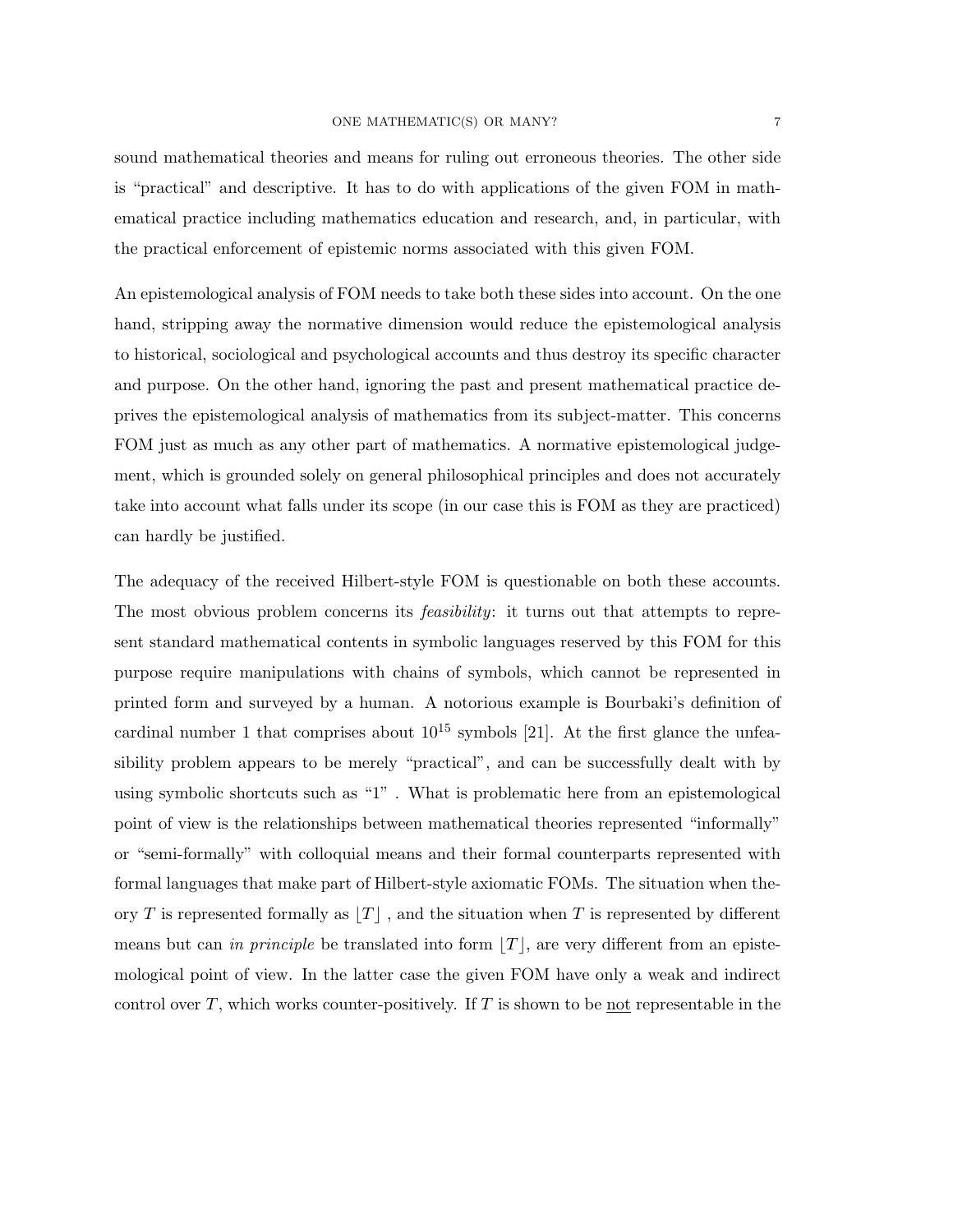form  $|T|$  then one concludes that the given FOM does not justify T. But the mere fact that T is representable in the form  $|T|$  does not, by itself, allow one to judge whether T is valid by the given FOM's standards or not. Such a judgement is possible only when the formal representation  $|T|$  is built effectively. Since  $|T|$  is usually unfeasible such a judgement is usually not available. This feature of the received Hilbert-style axiomatic FOM is in odds with the traditional expectation that mathematical theories can be validated by the very fact of being "based on" an appropriate FOM. Thus the feasibility problem has an epistemological dimension, which doesn't allow one to call this problem "merely practical".

Another problem concerns basic epistemological assumptions about mathematics that underpin the received axiomatic conception of FOM. Hilbert assumes that (ready-made) mathematical knowledge is representable in the form of axiomatic theories, and that such theories are systems of sentences, where each sentence is deducible from a set of distinguished sentences called axioms. This conception assumes that all established mathematical knowledge has a propositional character. But this assumption is objectionable. Euclid's theory of elementary geometry presented in Books 1-4 of his Elements comprises items called problems along with theorems. Euclid's problems are recipes for making geometrical constructions provided with proofs that these constructions have their desired properties; these recipes are not expressed in a propositional form. Nevertheless problems and and theorems form in Euclid's *Elements* a single deductive order. Thus Euclid's theory in its original form is not a system of sentences; the deduction applied in this theory is not a logical deduction in a usual sense because it has a genetic character and allows one to "deduce" (or produce) geometrical constructions and objects from some other given constructions and objects. This Euclidean pattern of mathematical reasoning remains very much alive in today's mathematics. [49, Ch. 1.2].

In modern terms the objection can be formulated as follows. *Models* are at least as important constituents of mathematical theories as sentences that these models make true, and arguably are even more important (as will be explained shortly). Today's mathematics is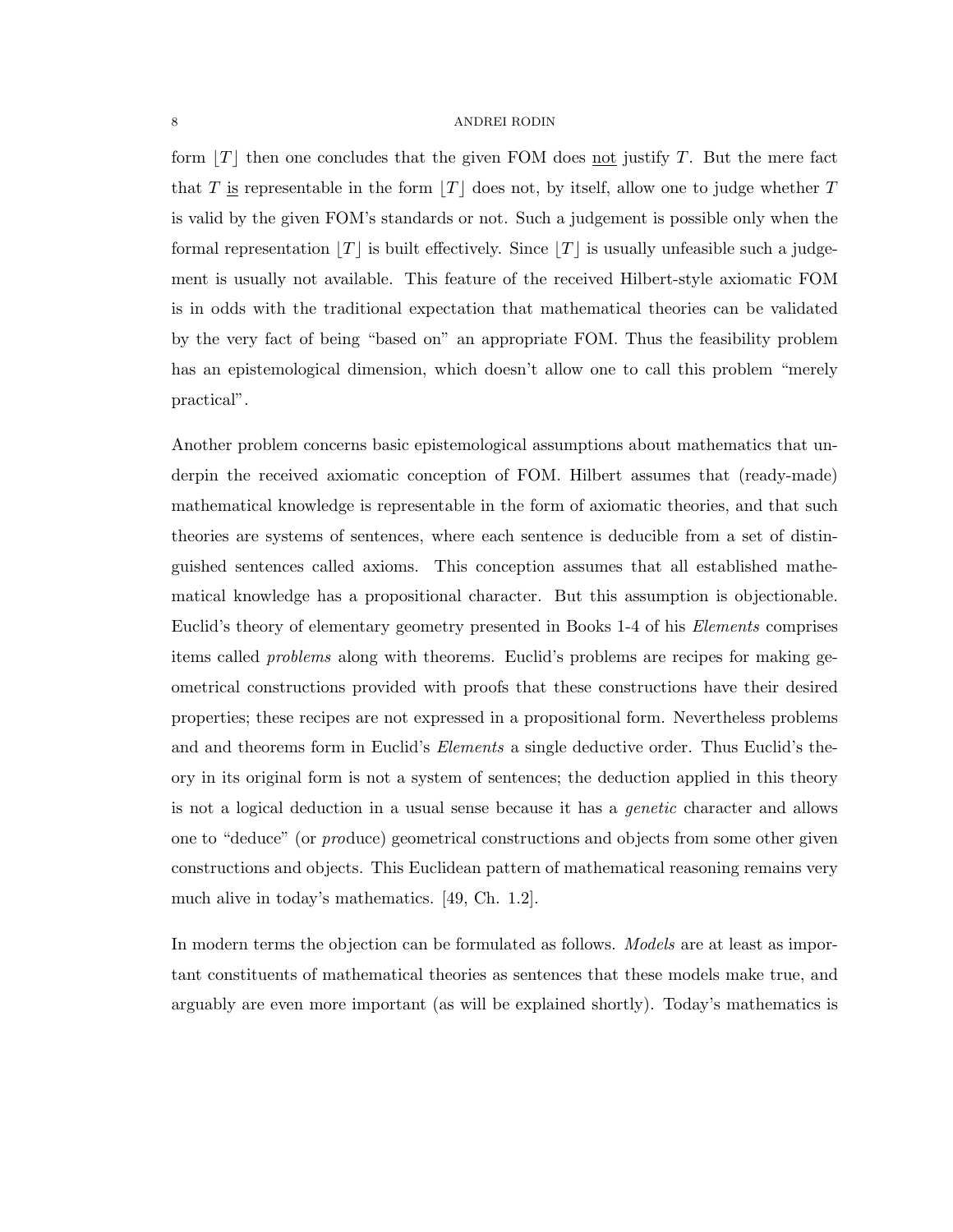model-based with very little exception. Mathematical models (but not only mathematical theories construed as systems of sentences) play a key role in today's science.

Back in the 1950-ies Patric Suppes put forward an influential epistemological thesis according to which theories should be identified with classes of models rather than with certain syntactic structures (like  $|T|$ ) that are interpreted as systems of sentences. Since one and the same class of models can, generally, be determined by different theories identified syntactically, theories in Suppes' sense are invariant or "robust" with respect to a range of possible syntactic choices used for axiomatic presentation of these theories [53]. Suppes' view of theories is known in the literature under the name of semantic aka non-statement view [24]. Suppes and his followers developed this view of theories attempting to apply Bourbaki-style axiomatic technique in formal presentation of physical and other scientific theories. In spite of the fact that they referred to Bourbaki's project explicitly [53, p. 33], [51] the discussion of the concept of theory for some reason remained limited to philosophy of science and never extended to philosophical logic and philosophy of mathematics. However similar views in philosophy of mathematics were in different words expressed by proponents of mathematical structuralism who were equally motivated by Bourbaki's project but preferred to use Bourbaki's term "structure" instead of term "model" avoiding in this way a terminological interference with model theorists [25].

I claim that this standard semantic approach in FOM doesn't do full justice to the modelcharacter of mathematical reasoning. Building models (structures) and experimenting with them is a key element of today's mathematics. The Hilbert-style axiomatic FOMs provide no means for formal encoding such operations and giving them a stable theoretical form. This is because such FOMs comprise the only sort of formal rules, which are logical rules including rules of truth-preserving logical inferences. FOMs of this type do not comprise rules similar to Euclid's Postulates that regulate manipulations with non-propositional objects. Hilbert-style FOM may justify the existence of a given mathematical structure with certain properties but is indifferent to how this structure is obtained or "found". The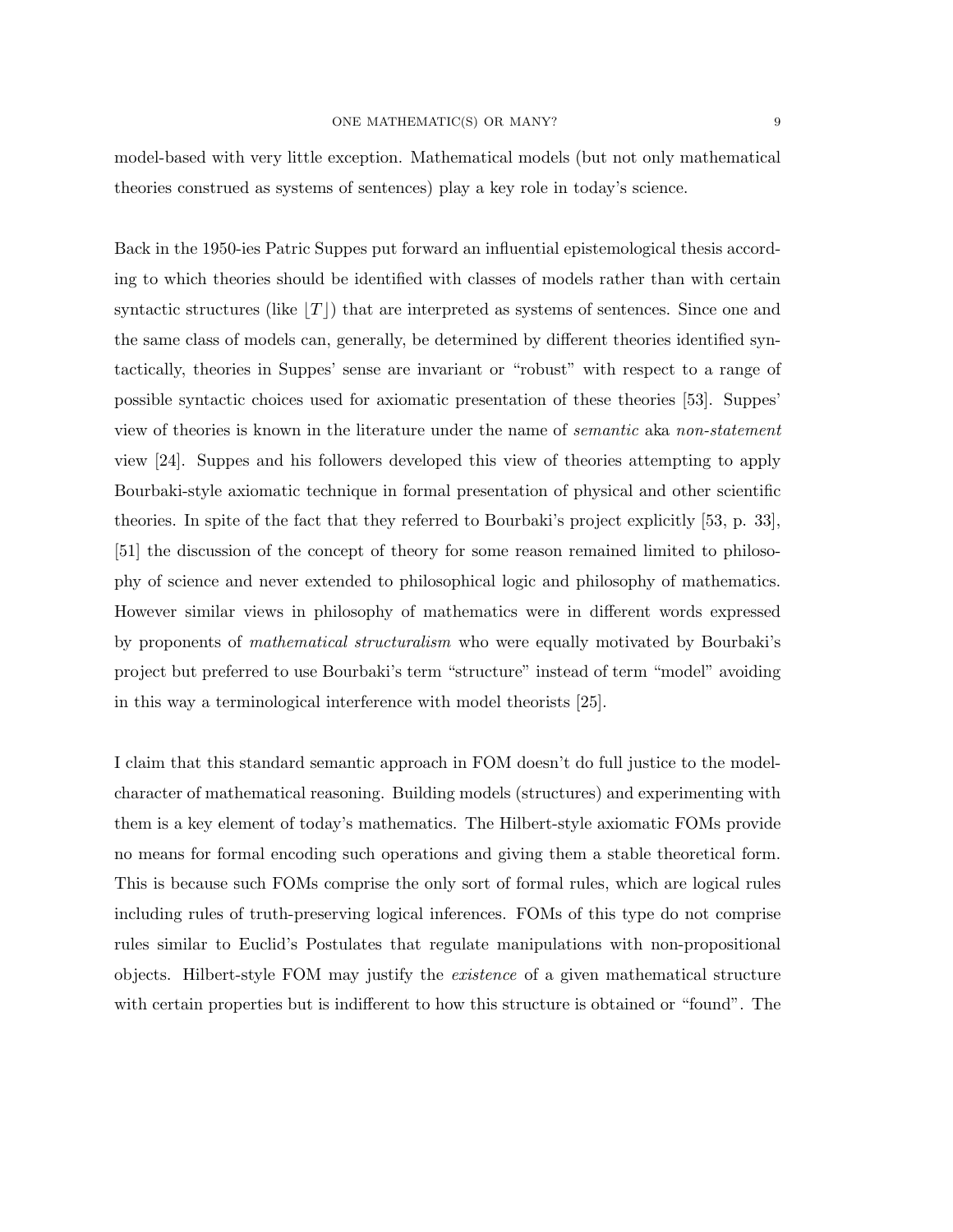genesis of structures is wholly left here to the "context of discovery" as opposed to the "context of justification" that concerns theorems about these structures.

The idea that one may stipulate an object or structure with certain desired properties by a fiat without asking how to build such an object from some familiar elements makes the axiomatic method in mathematics very useful and powerful. But the constructive or genetic reasoning that does take such issues into account is at least equally important in mathematics. I can see no reason why today's FOM should be purely axiomatic in this narrow sense and leave out the constructive (genetic) aspect of mathematics. We shall shortly see how the ongoing project of building new "univalent" FOM solves this problem by combining the two approaches  $[50]$ <sup>5</sup>.

# 4. Foundations at Work

In this Section I provide a very brief overview of three different "practical" FOMs emerged in the 20th and early 21st centuries: Nicolas Bourbaki's Elements of Mathematics, the category-theoretic foundations first proposed by William Lawvere and the Univalent Foundations more recently proposed by Vladimir Voevodsky. This list is not supposed to be complete: there is a number of other interesting FOM-related developments in the 20th century mathematical practice that I do not consider here  $6$ . It is essential to keep in mind that we talk here not about some accomplished foundational theories per se but about continuing efforts to organise some large fragments of mathematics in a particular way with certain open-ended foundational theories: Set theory in case of Bourbaki, Category theory in case of categorical foundations, and Homotopy Type theory (HoTT) in case of Univalent Foundations. The three projects started at different times: Bourbaki

<sup>&</sup>lt;sup>5</sup>In his1900 paper [26] Hilbert distinguishes sharply between his then-new axiomatic method and the traditional genetic methods of theory- and concept-building. In his later 1934 work co-authored with Bernays [28, v.1, Introduction] Hilbert considers a possibility of combining the two methods [50].

 $6$ This concerns, in particular, early attempts to adopt the Hilbert-style axiomatic presentation of elementary geometry in school education [23] and current attempts to introduce computer-assisted proofs into mathematical practice, which are independent of Univalent Foundations [5].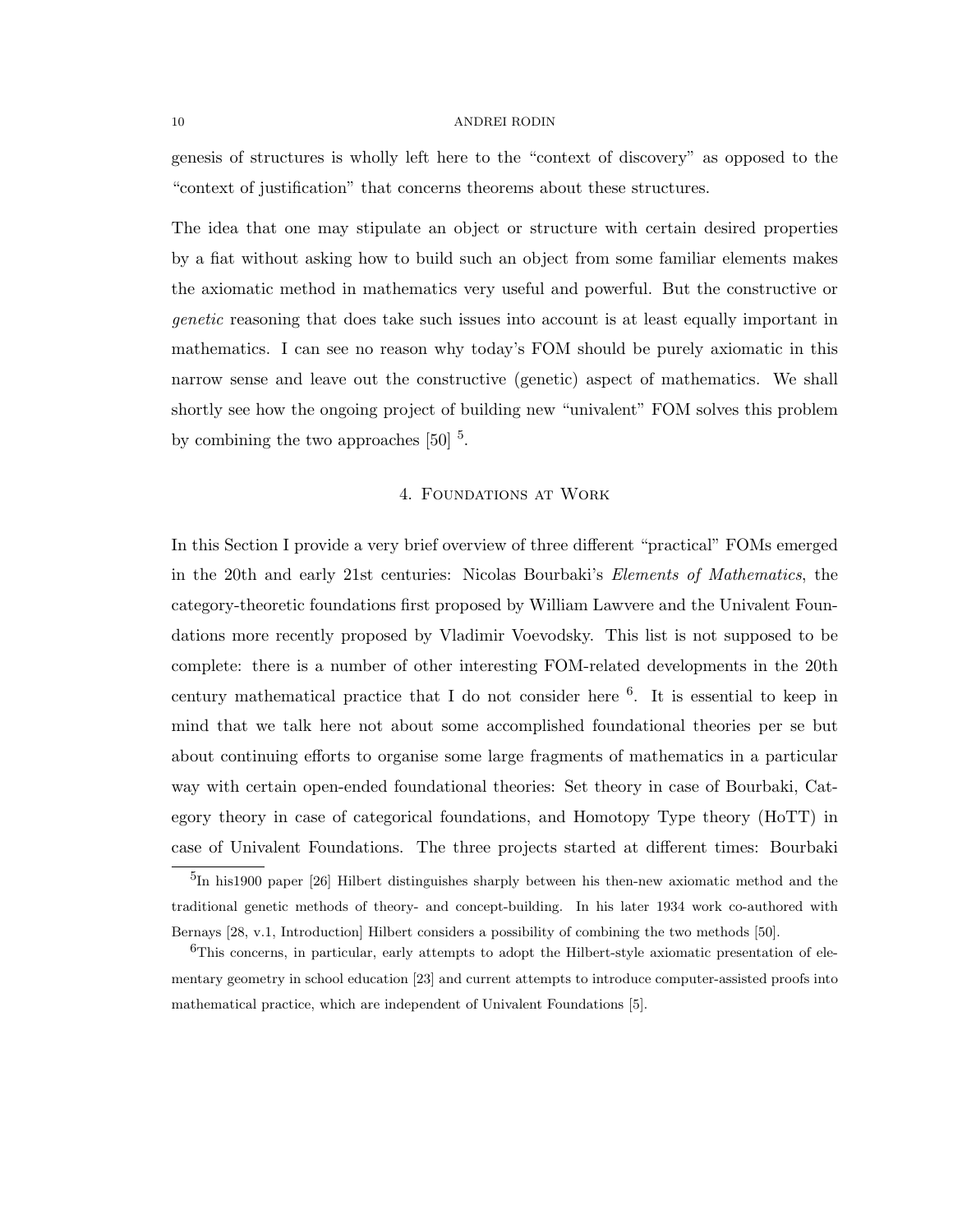in mid-1930s, Category-theoretic foundations in early 1960s and Univalent Foundations in mid-2000s <sup>7</sup> .

Since the development of each later project involves a critique of earlier foundational projects and purports to fix their shortcomings, it is not unreasonable to regard these three projects as consecutive stages of the same overall process. However the real history of these projects does not fit into such a linear Hegelian scheme. Bourbaki-style set-theoretic FOM, category-theoretic FOM and Univalent Foundations (UF) all play roles in current mathematical practice — typically not in their "pure" forms but combined with some older foundational schemes and patterns. These roles are very different in the three cases. The set-theoretic FOM still maintain their "official" status (at least in eyes of the majority of logicians) and elements of Bourbaki-style presentation of mathematical reasoning are still widely used in practice (including mathematics education) in spite of the general scepticism about Bourbaki's foundational project shared by the majority of working mathematicians. Category theory is presently widely used as a convenient abstract theoretical language that extends and in some cases wholly replaces the Bourbaki-style set-theoretic language in many areas of mathematics. Situations when the Category theory has a role of foundation are rearer and more specific; some such examples are referred to below. Finally, UF is a relatively new project (work in progress) aiming, in Voevodsky's words, at "a computerised version of Bourbaki".

<sup>7</sup>More exact dates are, of course, conventional. Bourbaki group has been created in 1934 [7]. The idea of category-theoretic FOM has been first put forward by Lawvere in 1963 in his Ph.D. thesis [34]. The idea of Univalent Foundations (at this point without the name) has been first publicly presented by Voevodsky during his talk in the Institute of Advanced Studies (Princeton) on March 22, 2006 [57].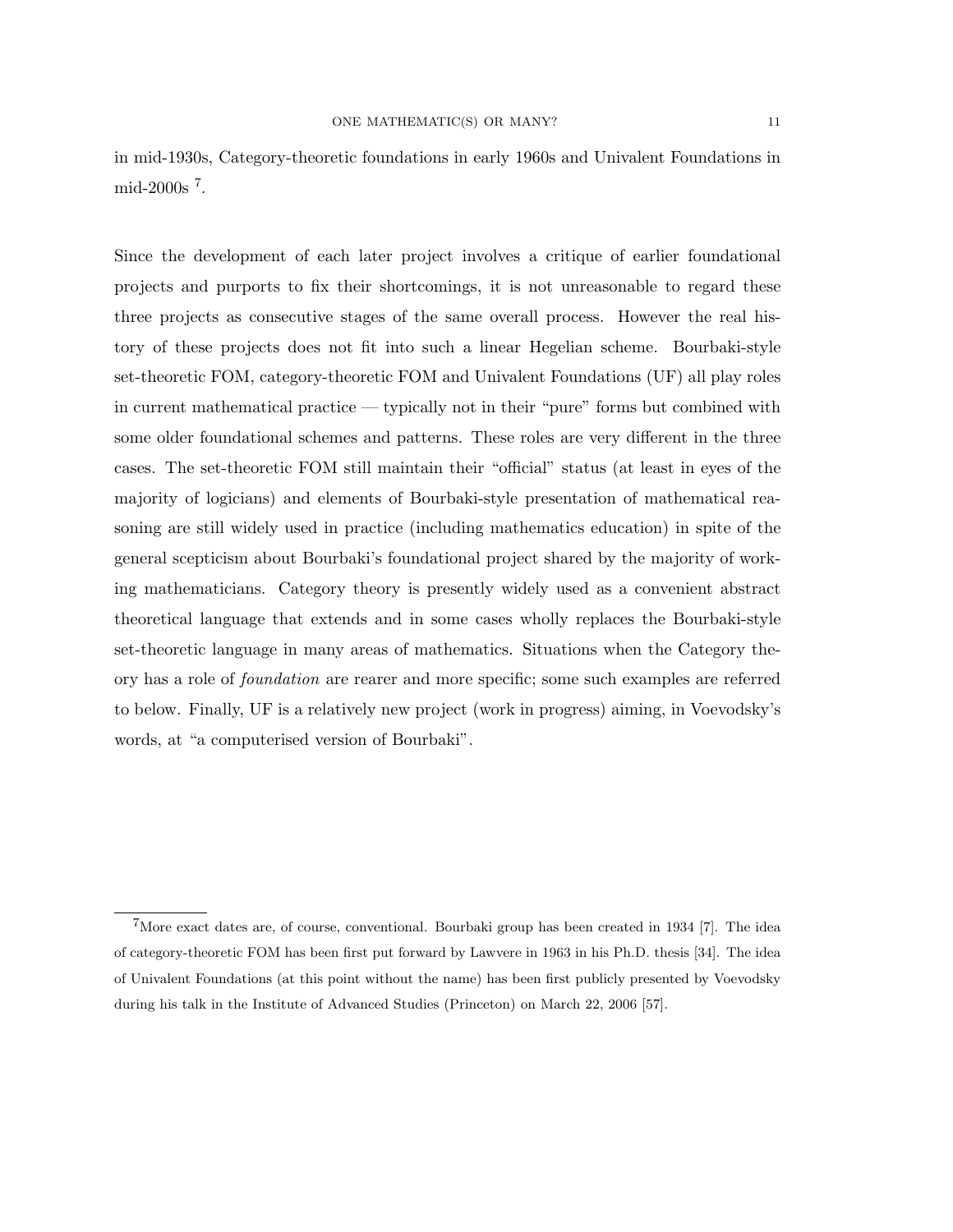4.1. **Bourbaki.** The continuing multi-volumed *Elements of Mathematics*  $\delta$  produced by a group of (mainly French) mathematicians of several generations that uses the pseudoname of *Nicolas Bourbaki* is a unique long-lasted attempt to build Hilbert-style axiomatic foundations of mathematics and implement them into a broad mathematical practice in research and education. The title "Elements of Mathematics" refers Euclid's *Elements*; following Euclid's example Bourbaki aims at providing a self-contained introduction into the contemporary mathematics, which systematically presents not only its principles but also its basic contents. The original French title is  $E\nparallel$  mether and  $h$ ematique, which uses the unusual singular form " mathématique" that expresses Bourbaki's goal to unify mathematics. A concise general description of this project, which makes explicit some grounding ideas behind it, has been published in 1950 as a separate programmatic article titled the "Architecture of Mathematics"  $[10]$ <sup>9</sup>.

After a recognition of the unifying power of the Hilbert-style axiomatic method Bourbaki makes an interesting move by distinguishing between the logical aspect of the axiomatic method from another aspect, which can be called *structural*; in Bourbaki's view this is the latter rather than former aspect that makes the axiomatic method a powerful instrument of the unification:

[E]very mathematical theory is a concatenation of propositions, each one derived from the preceding ones in conformity with the rules of a logical system  $[\dots]$  It is therefore a meaningless truism to say that this "deductive reasoning" is a unifying principle for mathematics.  $[\ldots]$  [I]t is the external form which the mathematician gives to his thought, the vehicle which makes it accessible to others, in short, the language suited to mathematicians; this

 ${}^{8}$ The first volume of Bourbaki's *Elements* was (first) published in 1939 [9]. The latest original volume appeared in 2016 [11]; in 2019 appeared a new edition of an earlier published volume. Further references and updates concerning the work of Bourbaki's seminar and recent publications of the group can be found on the group's webpage https://www.bourbaki.fr .

 $9$ The article has been written by Jean Dieudonné and signed by the name of Nicolas Bourbaki, see [12, ch.7].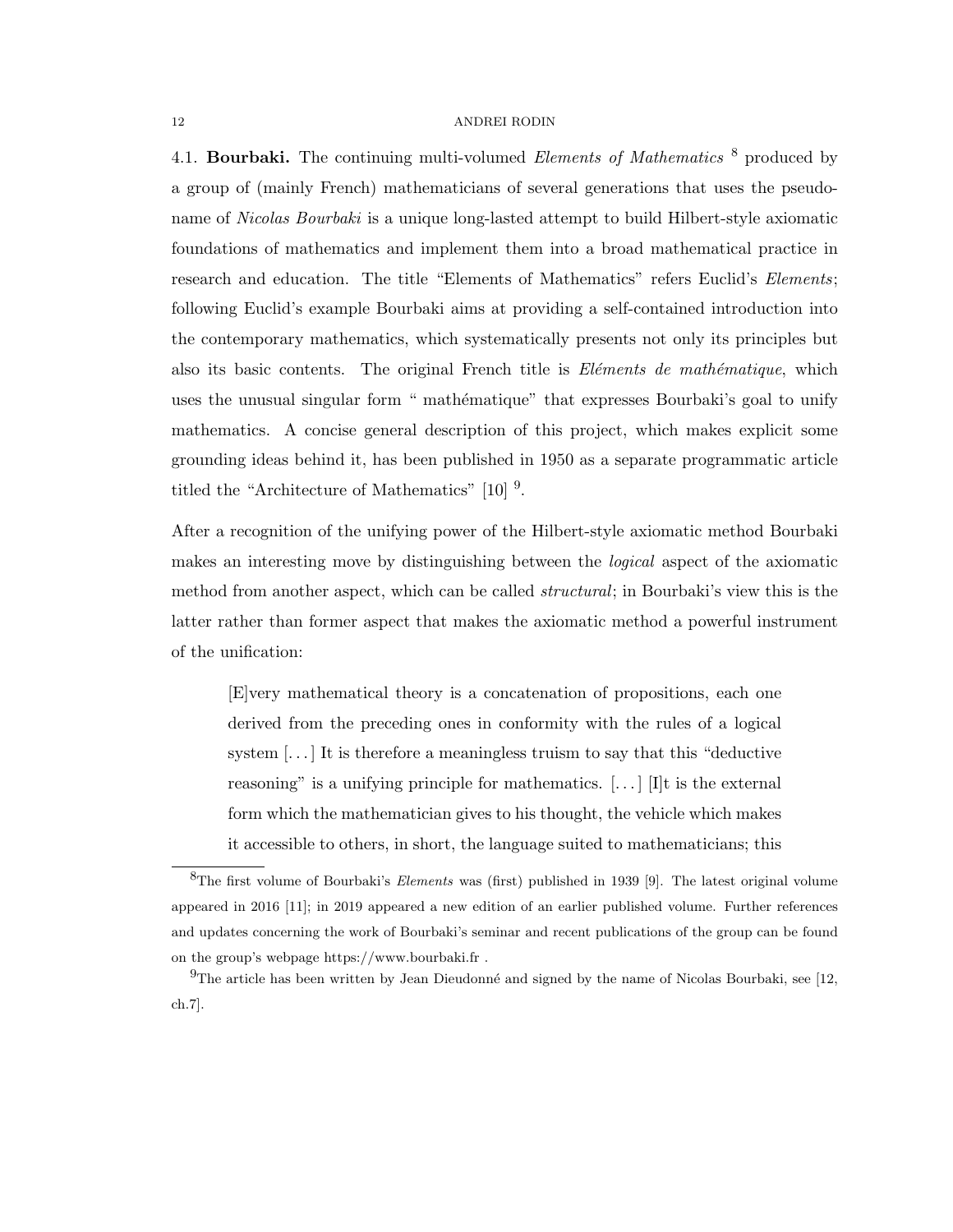is all, no further significance should be attached to it. What the axiomatic method sets as its essential aim, is exactly that which logical formalism by itself cannot supply, namely the profound intelligibility of mathematics. [10, p. 223]

In order to understand Bourbaki's misgivings about the "logical formalism" it is essential to take into account how Bourbaki's axiomatic method differs from Hilbert's. Using the term borrowed from the philosophy of science I have characterised in the last Section Bourbaki's method as *semantic*. Bourbaki's "axiomatic" theories are not Hilbert-style theories provided with some default interpretations but theories of set-theoretic models of such Hilbert-style theories. For example, each particular group (identified either up to set-theoretic equality or up to isomorphism) qualifies as a model of Bourbaki's axioms for Group theory (nowadays standard). But Group theory does not reduce to proving general theorems that follow from these axioms alone and thus apply to all groups indiscriminately. For example, the elementary Lagrange theorem does not belong to this kind because it involves two different groups, i.e., two models of the axioms. Since all such models are set-theoretic, Lagrange theorem as well as any other group-theoretic theorem proved by Bourbaki is deducible from axioms of Set theory. This is how Bourbaki's semantic approach makes Set theory into a core of their FOM.

Interestingly enough Bourbaki expresses some misgivings about Set theory along with the aforementioned misgivings about the "logical formalism":

[T]he axiomatic studies of the nineteenth and twentieth centuries have gradually replaced the initial pluralism of the mental [mathematical] representation [. . . ] first to the concept of the natural number and then, in a second stage, to the notion of set. This latter concept, considered for a long time as "primitive" and "undefinable", has been the object of endless polemics [...]; the difficulties did not disappear until the notion of set itself disappeared [. . . ] in the light of the recent work on logical formalism. From this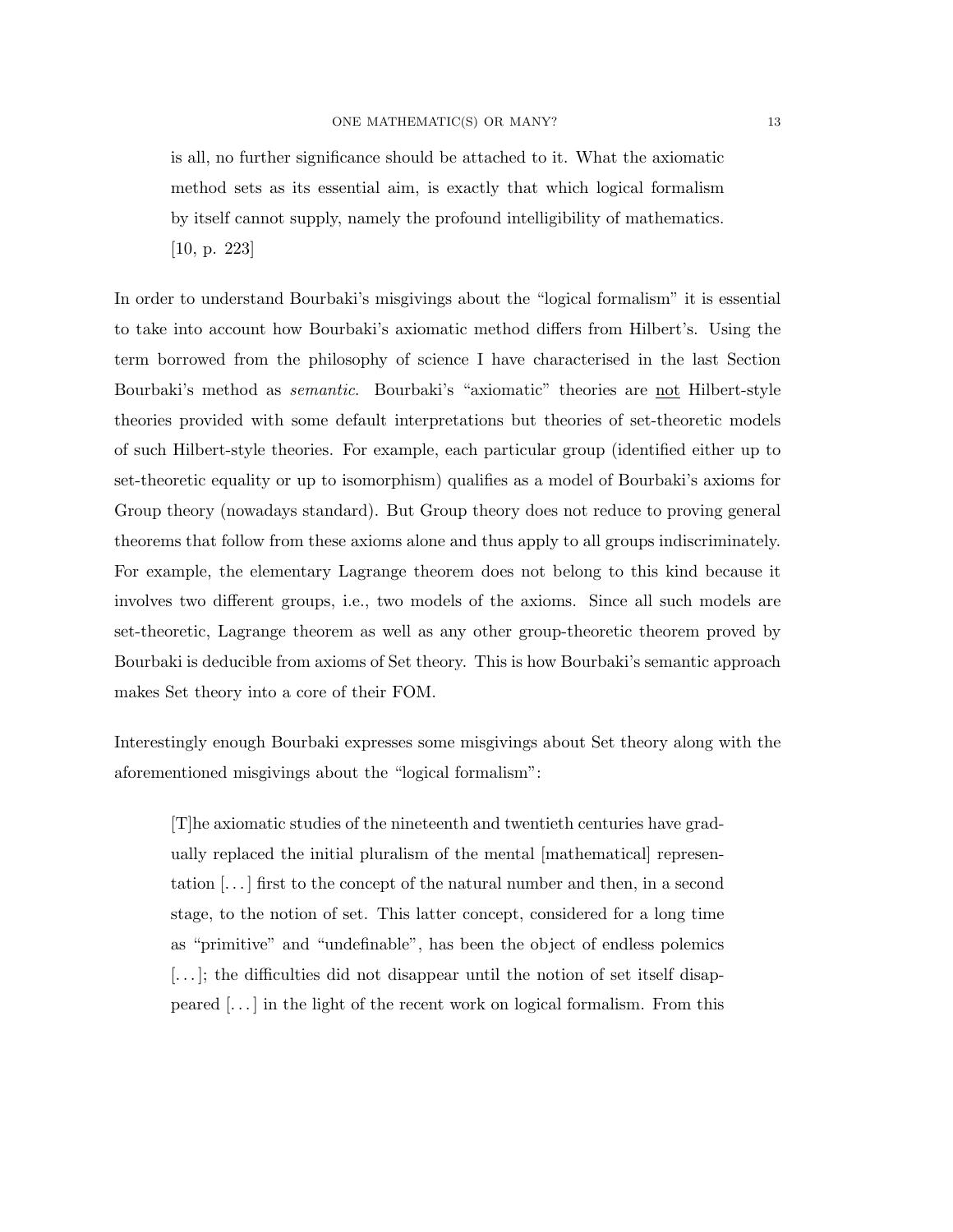new point of view, mathematical structures [my emphasis - A.R.] become, properly speaking, the only "objects" of mathematics. [10, p. 225-226]

The provided references do not allow one to identify the precise sense in which Bourbaki talks here about the "disappearance of sets". But the above quote makes it clear that already at an early stage of their project Bourbaki were motivated by the idea to represent mathematical structures without using Set theory. Yet, officially, all Bourbaki's structures are construed set-theoretically, namely, as set-theoretical models of certain systems of Hilbert-style axioms. The intended notion of "self-standing structure" (without an underlying set) is nowhere rigorously defined in Bourbaki's *Elements*. But as a matter of practical implementation of this intended notion Bourbaki systematically disregard details of their own Set theory and its associated formal logical machinery.

A reason why Bourbaki feel so uneasy about their set-theoretic representation of mathematical structures concerns the idea (that historically dates back at least to Hilbert) that isomorphic structures should count as identical [39]. The problem is that no (Hilbert-style) axiomatic Set theory that comes with its internal identity relation provides a rigorous sense in which isomorphic structures can be said to be identical. We shall shortly see how this problem drives the category-theoretic approach in FOM and how it is settled in the Univalent FOM [1]. In Bourbaki's *Elements* the notion of self-standing mathematical structure independent of any set-theoretic background remains a wishful thinking or, on a more charitable interpretation, a regulative idea in the Kantian sense of the word.

Outside a narrow group of enthusiasts who continue today to push further forward Bourbaki's project there are very few research mathematicians and mathematical educators who are ready to use Bourbaki's volumes in their teaching and build on them their research. Nevertheless it is clear that Bourbaki's *Elements* indeed "make explicit the essential general features, ingredients, and operations" of certain style and pattern of mathematical thinking that has played a major role in the 20-th century mathematics. Even if a number of important achievements of the 20-th century mathematics have been wholly unrelated to Bourbaki's edifice, Bourbaki provided a certain vision of mathematics as a whole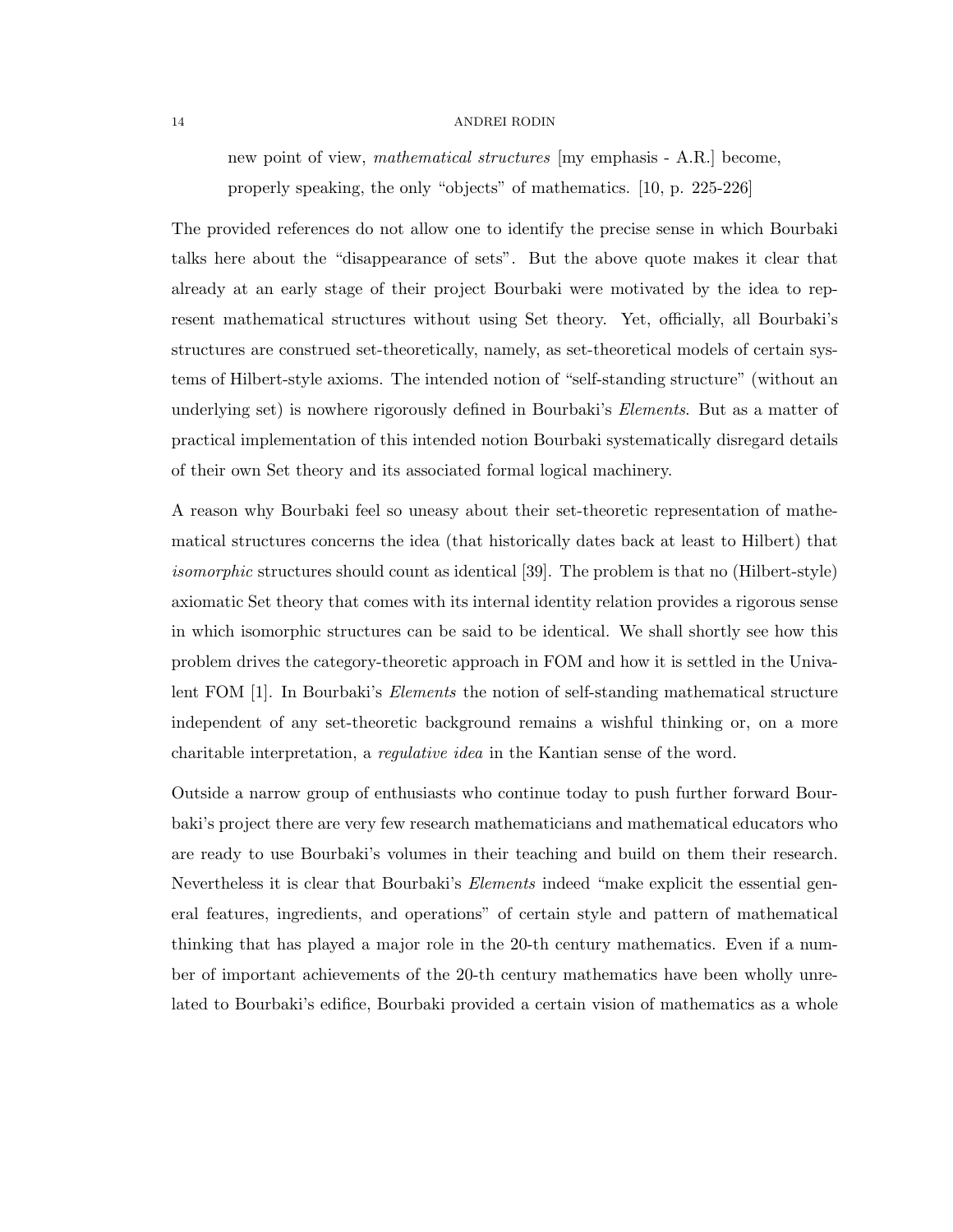and contributed to its unification and connectedness by developing the semi-formal "settheoretic language" that is still routinely used in various fields and areas of mathematical research and helps their cross-fertilisation. Even if there are serious reasons to regard today Bourbaki's set-theoretical FOM as outdated it still serves mathematicians and students of mathematics for many everyday purposes.

The story of rise and fall of Bourbaki-based approach in the elementary mathematics education, which took place worldwide in the course of 20th century, deserves a special attention. It starts with an attempt at reforming school mathematical education on the national level according to the new standards known as the New Math made in the USA at the end of 1950s as a key element of the American response to the Soviet launch of the first Sputnik in 1957 [46]. This educational reform aimed at the reinforcement of national technological and intellectual power and promoted the Bourbaki-style approach at the elementary school level. It was led by a number of prominent American mathematicians including Marshall Stone and was predictably opposed by the majority of school teachers and pupils' parents. More remarkably, this reform was also severely criticised by some leading mathematicians and scientists, including such a prominent figure of the time as Richard Feynman [18]. The opinion that the New Math was a pedagogical error prevailed already in the early 1970s [31], and this controversial reform was soon largely abandoned.

Ironically or not, in the Soviet Union a similar radical reform of mathematical education was started almost simultaneously with the American New Math. In 1959 Boltyansky, Vilenkin and Yaglom published a programmatic paper [56] where they urged for renewal of standard school mathematical curriculum. In the late 1960s the reform of mathematical education was supported by Soviet authorities and soon developed into a project of national scale; a Bourbaki-style version of school mathematical curriculum was chosen for implementation in school textbooks, developed by a group of leading mathematicians and mathematical educators under the general supervision of Andrey N. Kolmogorov. The fate of this Soviet reform was similar to that of the American New Math: in the late 1970s under the pressure of complaining school teachers, pupils' parents and harsh critique of some mathematicians,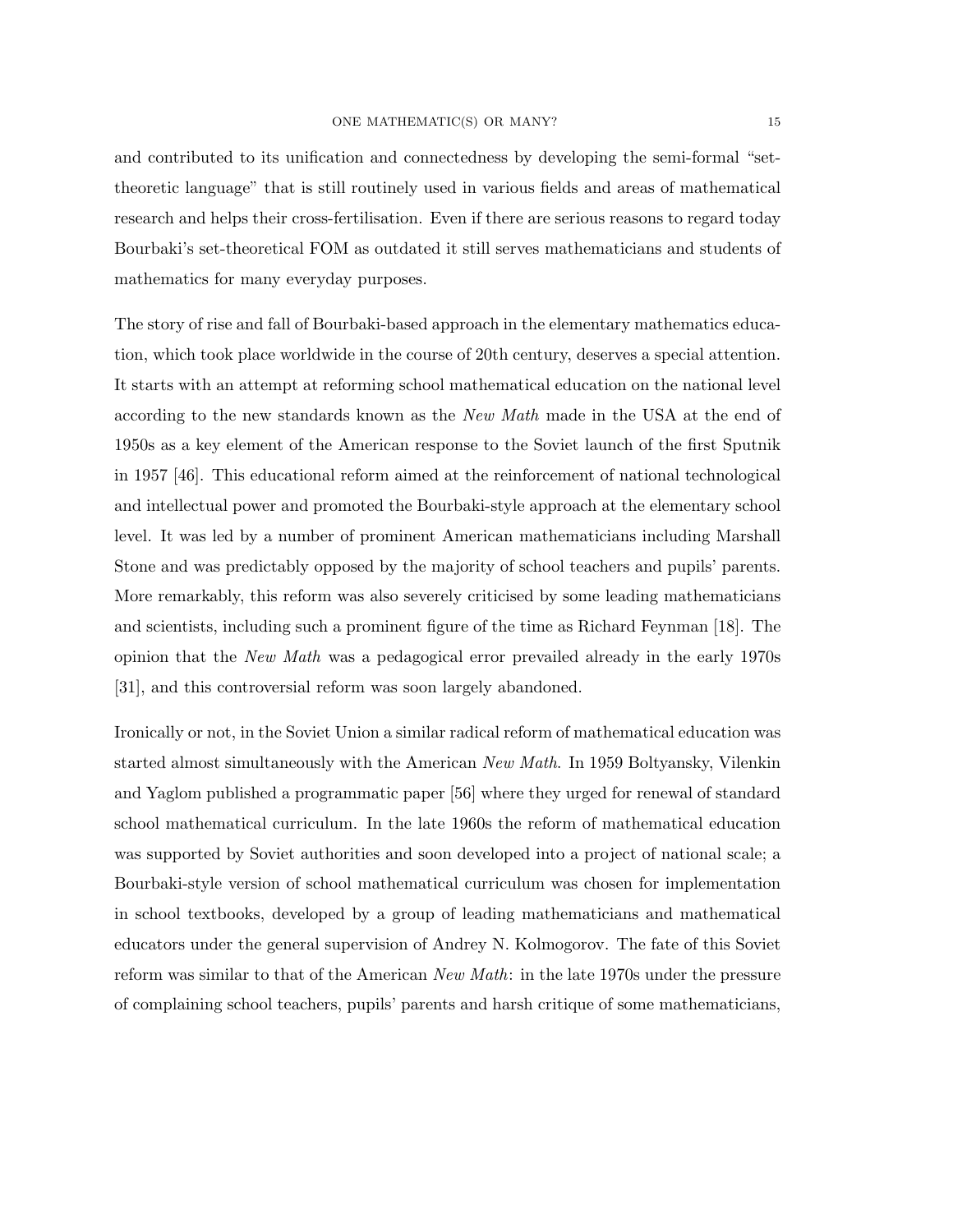this reform was abandoned and new mathematical textbooks were again replaced by more traditional ones.

Similar reforms were undertaken in France and some other countries, and their fate was also similar. These national reforms of school mathematics did not proceed in isolation; they were parts of an international trend in mathematics education where the leading role belonged to French mathematicians including André Lichnerowitcz and some other members of the Bourbaki group.

The failure of Bourbaki-style approach in the elementary mathematics education cannot be fully analysed here. Let me only mention that proponents and critics of the Bourbakistyle approach in mathematics and mathematics education agreed that this approach was not helpful for pointing to, illuminating and supporting applications of mathematics in science and technology  $[52]$ ,  $[18]$ ,  $[3]$ . However they evaluated this fact differently: while the opponents argued that linking mathematics with science and technology was essential, the proponents of Bourbaki's approach argued that it was not.

4.2. Category Theory as a Foundation. Explaining the legacy of Set theory in the 20th century mathematics Yuri Manin remarks that in the second half of this century "sets gave way to categories" [41, p.7]. The mathematical concept of category emerged in 1940s, its official birth is marked by 1945 paper by S. Eilenberg and S. MacLane [15]. Category theory (CT) soon proved to be a useful mathematical language that helped to organise a number of emerging concepts and new results into a stable theoretical form. Among early examples that justified the usefulness of CT in eyes of many mathematicians were [16], [14], [48]. Some new mathematical concepts and mathematical theories developed during the same period would not even emerge without CT: in particular, this concerns the concept of topos invented by A. Grothendieck in 1950-ies. A number of today's mathematical disciplines including Algebraic Geometry, Homological Algebra, Functional Analysis use CT as their basic language [33], [42].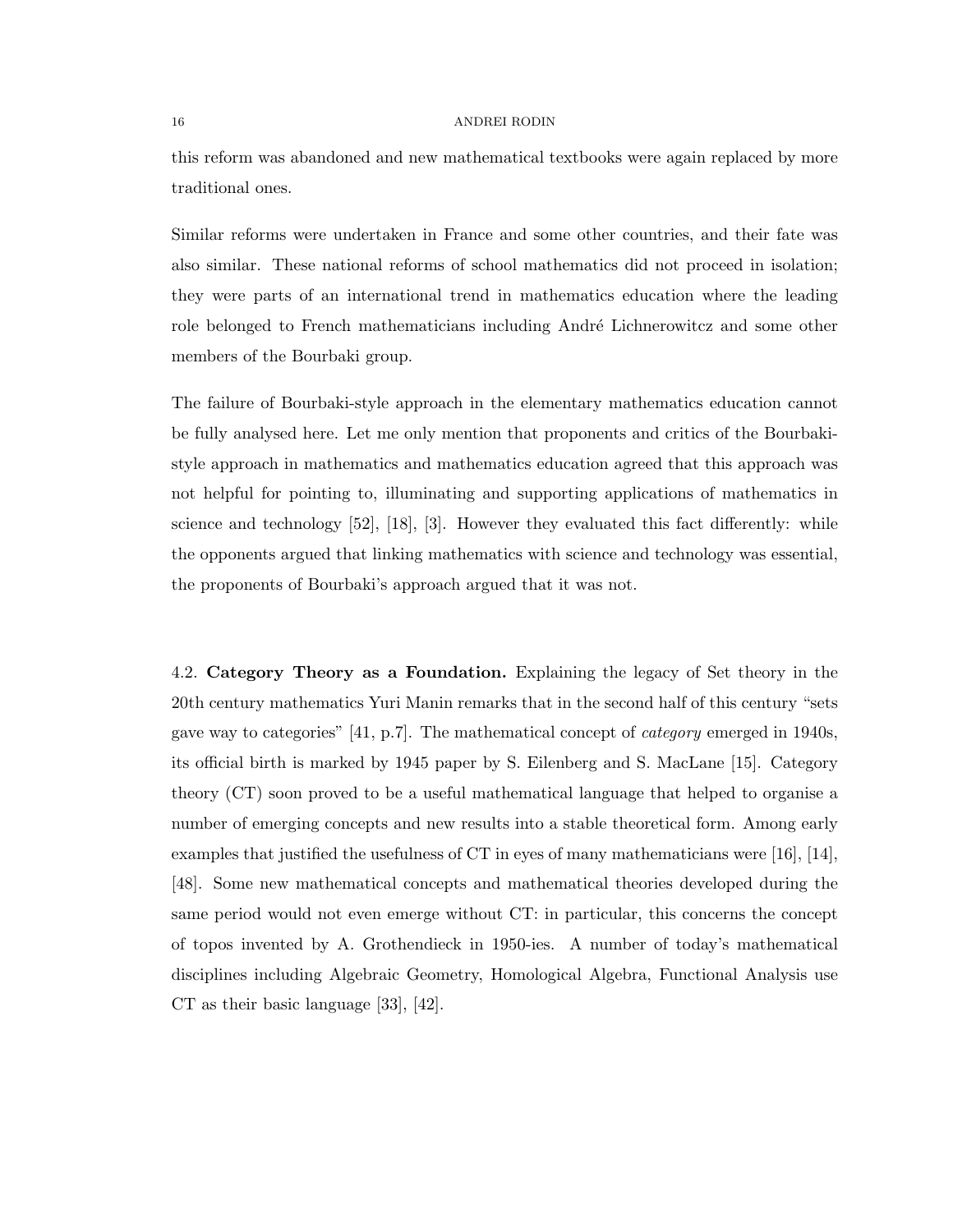The success of CT as an alternative language that allowed for effective theoretical accounting for mathematical structures in terms of their maps bypassing the redundant settheoretic details appeared to many mathematicians, among them some Bourbaki members (including H. Cartan, S. Eilenberg and A. Grothendieck) as a way to realise Bourbaki's dream about the "disappearance of sets" in their role of universal foundational background. Remarkably, Samuel Eilenberg and Norman Steenrod in the Preface to their [16] as well as Daniel Quillen in [48] boldly claim that using the language of CT they build "axiomatic" theories. Their approach was indeed axiomatic in its spirit in the sense that these authors stipulated the existence of categories with some special properties and on this basis developed abstract theories, which generalised upon many earlier known examples. However these theory did not meet standards of formal and logical rigour used by mathematicians working in FOM, and in fact did not pursue this goal.

The idea to develop CT into a genuine FOM is due to William Lawvere. In his 1963 Ph.D. thesis [34] he proposed Hilbert-style axioms for CT that are sometimes referred to in the current literature as Eilenberg-MacLane axioms and the corresponding theory is called EM; in the same thesis Lawvere built the Elementary Theory of Category of Sets (ETCS), where the word "elementary" refers to the first-order character of this theory, see also [37] for a more detailed exposition of this work. Unlike the aforementioned theories of Homological Algebra and Homotopy [16], [48] that also use the language of categories and are called by their authors "axiomatic", ETCS is an axiomatic first-order theory in the standard sense of the term familiar to logicians and philosophers. Later Lawvere developed a more general project of category-theoretic FOM, namely, an axiomatic theory of Category of Categories (Category of Categories as a Foundation or CCAF for short) [35]. In these early works Lawvere challenged the notion according to which Set theory in some form should be a core part of modern FOM. In particular, he showed a possibility to develop an axiomatic Set theory on the basis of axiomatic CT rather than the other way round. However at least at this stage of his career he didn't challenge the notion according to which a modern FOM should involve the Hilbert-style axiomatic approach in some form.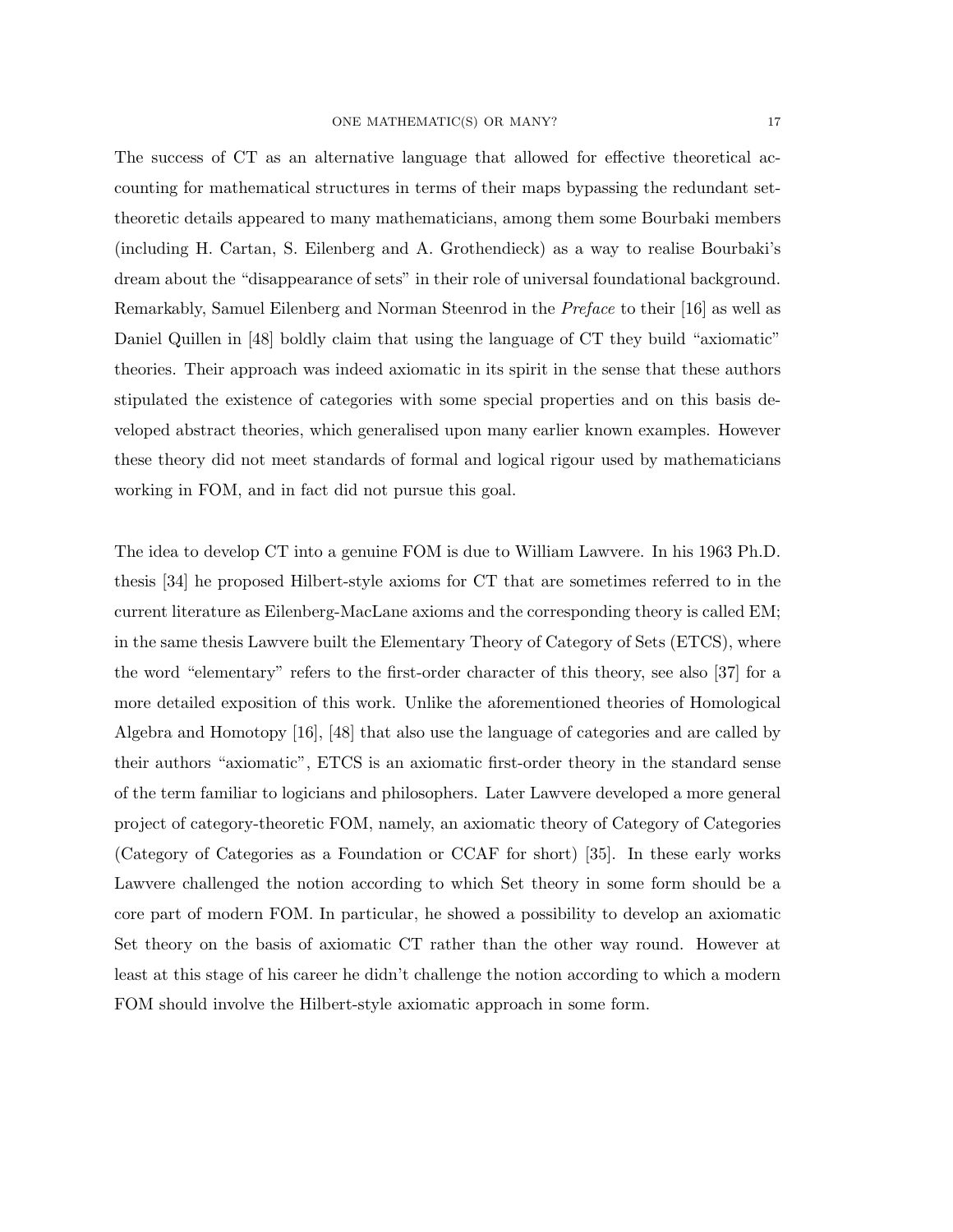The most remarkable Lawvere's achievement in the category-theoretic axiomatisation of mathematics is his work in Topos theory. The concept of *topos* emerged in the circle of Alexandre Grothendieck in the early 1960-ies as a far-reaching generalisation of the concept of topological space. Grothendieck's concept of topos had no special relevance to logic; the discovery of logical structure of topos is wholly due to Lawvere and his foundational approach. In the beginning of his 1970 paper [36] Lawvere provides his definition of topos usually called today the definition of *elementary* topos; the title "elementary" reflects the fact that Lawvere's definition unlike Grothendieck's original construction almost straightforwardly translates into the standard first-order formal language [44]. A necessary and sufficient condition under which a given elementary topos is Grothendieck topos has been found in 1972 by Grothendieck's student Jean Giraud [20].

Even if Lawvere's theory of elementary topos qualifies as a Hilbert-style axiomatic theory it has a feature, which makes it quite unlike ZFC and other similar theories. The standard approach applied by Hilbert and later described and justified by Tarski from a metodological viewpoint assumes that an axiomatic theory is based on a certain symbolic calculus with fixed logical semantics, which allows one to formulate some specific axioms and then interpret non-logical terms of this syntactic structure in certain intended models. The logical part of such theories, i.e., their "underlying logic" is supposed here to be rigidly fixed in advance [54]. Lawvere's approach is different in this respect. His insight behind the axiomatisation of Topos theory is that every topos has an internal logical structure, which is analogous to that present in the category of sets. As Lawvere puts it "logic is a special case of geometry". [36, p. 329]. This understanding of relationships between logic and geometry is very unlike Hilbert's and Tarski's.

Studies in the category-theoretic FOM not only provided a new grounding for CT independent of Set theory but also helped to simplify many category-theoretic concepts and apply them in various areas of mathematics as well as outside of pure mathematics, in particular, in Computer Science. Lawvere's axioms for elementary topos made Topos theory more accessible and helped many people outside the community of experts in Algebraic Geometry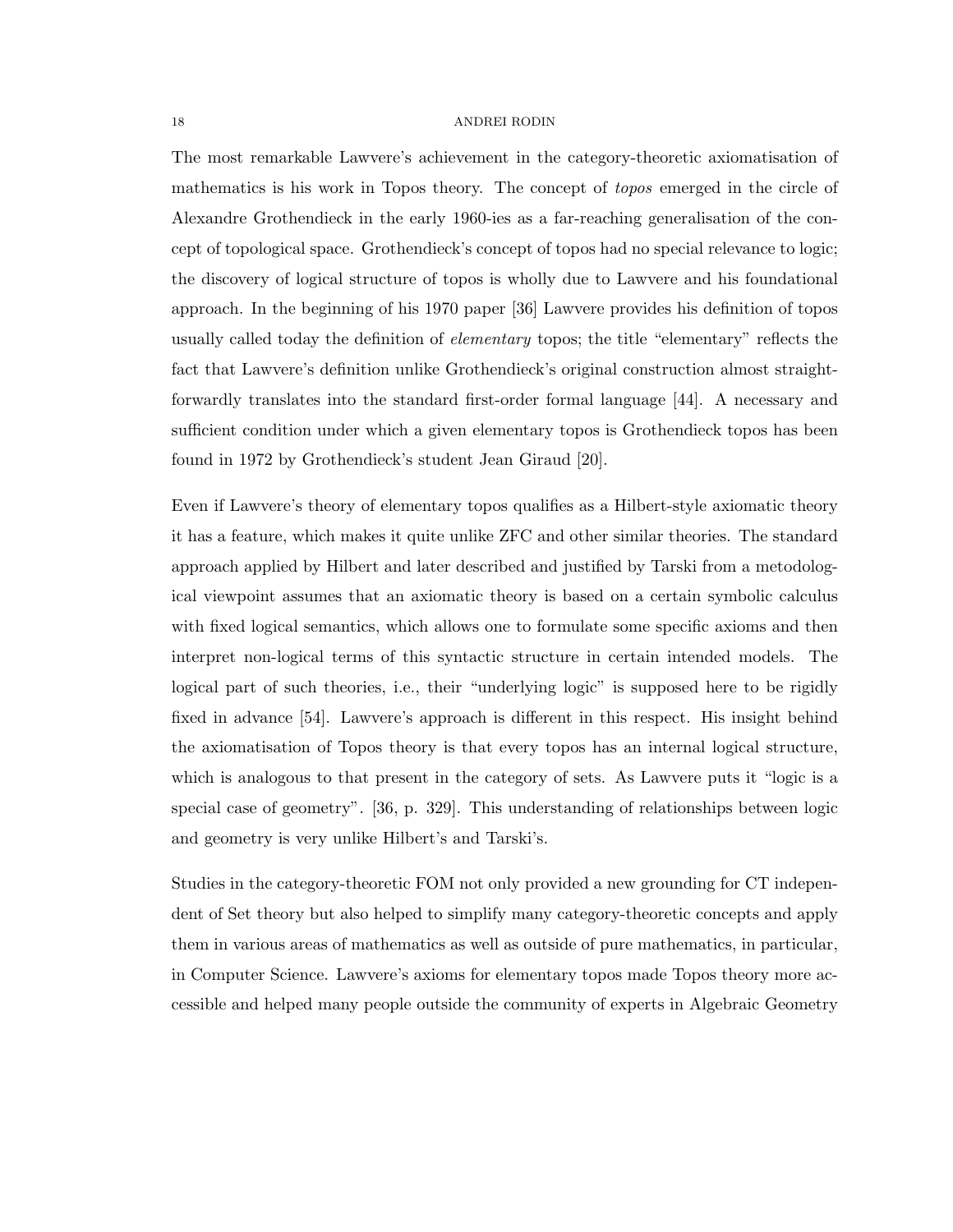to enter this field and conduct a fruitful research in it. Although the category-theoretic FOM so far did not have a general impact on mathematics comparable with Bourbaki's impact it also had a significant effect on mathematics education (at the university level) and research.

4.3. Univalent Foundations. The Univalent Foundations (UF) is a novel foundation of mathematics first proposed by Vladimir Voevodsky in 2006 [57]; UF uses Homotopy Type theory (HoTT) as a language and purports to express in this language various mathematical contents. HoTT in its early original form is an interpretation of Martin-Löf's Type theory (MLTT) in terms of Homotopy theory where types are interpreted as homotopy spaces and terms of these types are interpreted as points of those spaces. This interpretation has been discovered by Vladimir Voevodsky and, independently, by Steven Awodey and Michael Warren also in the mid-2000s [22].

A major Voevodsky's motivation for developing UF was pragmatic and concerned a possibility of computer-assisted formal verification of long mathematical proofs. As we have already stressed, the received FOM does not support a formal checking and verification of mathematical proofs beyond trivial cases. However the practical need for such a reliable verification becomes more and more pressing. Even if the use of computer-assisted proofs remains today uncommon in the mainstream mathematical research, there is a growing corpus of mathematical results proved with computer; in many such cases non-assisted "purely human" proofs are not know and there are indications that such proofs may not exist. A recent overview of existing proof-assistants and presentation of the state of the art in the interactive computer-assisted theorem proving — which however does not cover the UniMath and other UF-motivated projects — is found in  $[5]$  and references therein.

It is remarkable that all existing proof-assistants do not straightforwardly implement HIlbert-style formal representations of mathematical theories but use instead some form of Type theory in their theoretical background. Per Martin-Löf designed and developed his constructive Type theory with dependent types (MLTT) back in 1980s already in view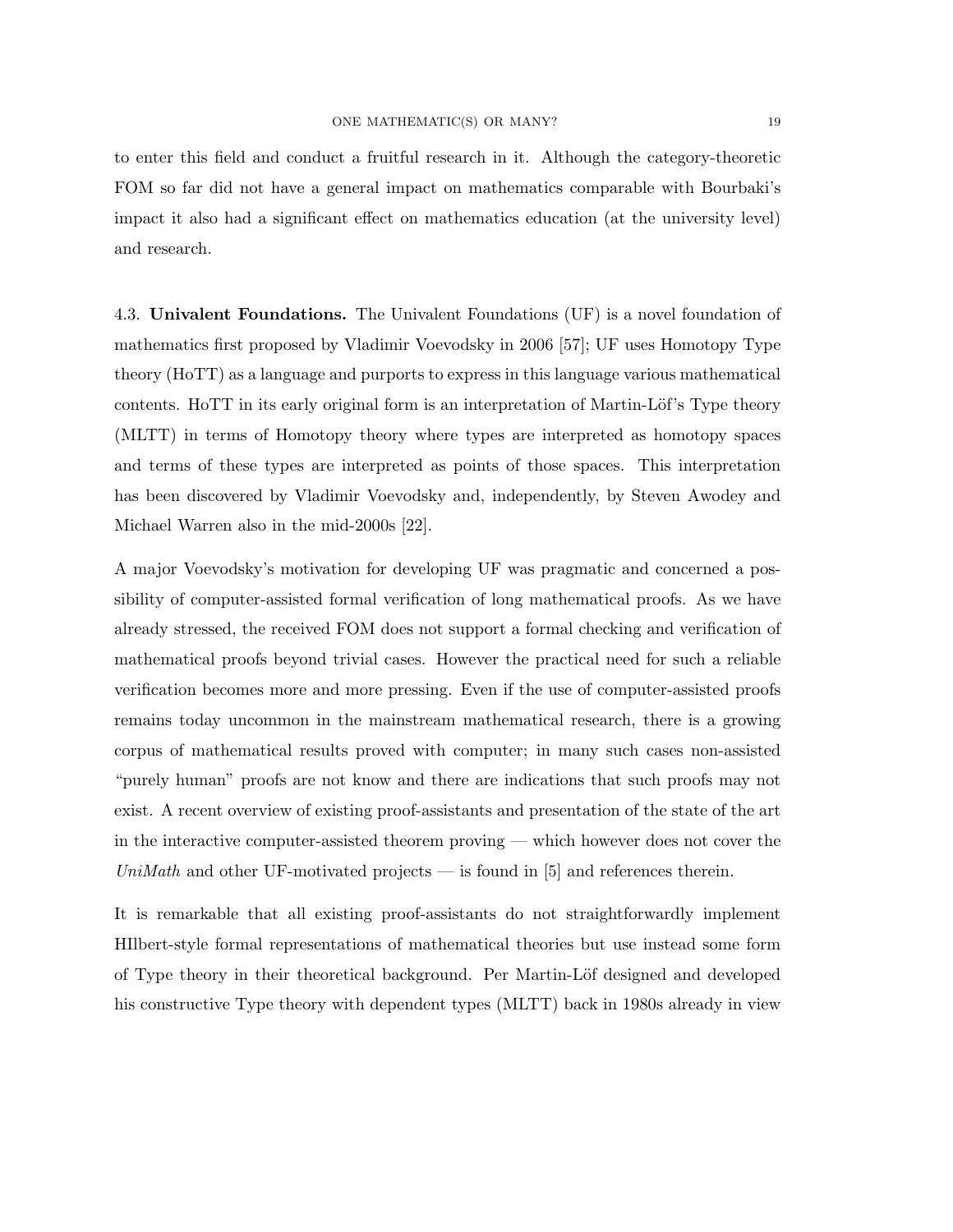of its possible implementation on computer; its fragments were effectively implemented in Coq and some other proof-assistants. He provided this formal system with a *proof-theoretic* logical semantics, which essentially differs from Tarskian model-theoretic logical semantics used in the received Hilbert-style FOM; syntactically, MLTT is a Gentzen-style (rule-based) but not Hilbert-style (axiom-based) formal system. The discovery of homotopical interpretation of MLTT in the mid-2000s, which gave rise to HoTT, convinced Voevodsky that this theory can serve as a basis of new FOM, that supports an automated proof-checking. Voevodsky called this FOM *univalent* because of the *univalence axiom* (UA) that he proposed to use along with the rules of MLTT; this axiom was motivated by Homotopy theory but in the context of MLTT could be also interpreted as an equivalence principle realising the old structuralist idea about the isomorphism-invariant mathematical reasoning [1]. More recent versions of UF based on Cubical Type theory do not use UA as an axiom but prove it as a theorem.

The homotopical semantics of MLTT allowed Voevodsky to distinguish between types of different *homotopy levels* and interpret types of different levels differently: types of level  $(-1)$ are interpreted as propositions, types of zero level are interpreted as sets, types of level 1 are interpreted as groupoids (namely, fundamental groupoids of homotopy spaces) and so on up to higher homotopy groupoids. Formal rules of the underlying Type theory are interpreted, at the propositional level, as rules regulating logical inferences; at higher homotopy levels the same formal rules regulate geometrical (to wit homotopical) constructions, which make certain propositions true. Thus HoTT justifies the aforementioned Lawvere's view on logic as "a special case of geometry". This feature HoTT makes the UF-based mathematical reasoning in some respects similar to the traditional Euclid-style geometrical reasoning where geometrical constructions help to prove theorems. Like in case of the traditional geometrical reasoning the epistemic role of such constructions does not, generally, reduce in the the UF-based mathematics to that of truth-makers but may have other important epistemic roles in applications.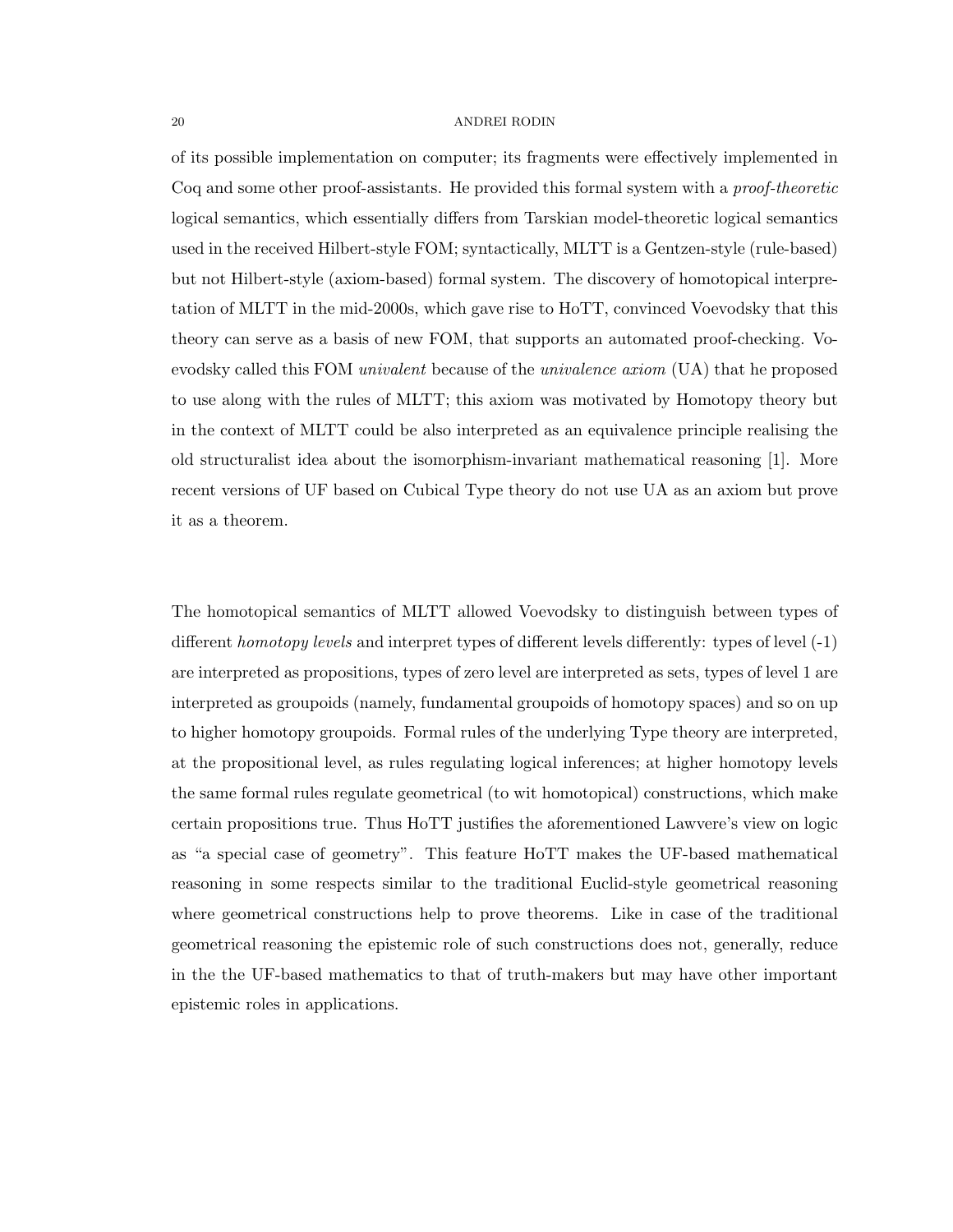Since homotopy-theoretic concepts are spatial and intuitive in low dimensions, UF also helps to visualise and understand many abstract mathematical concepts and proofs. In particular, it helps to have an intuitive grasp on formal proofs represented with a computer code and ready for an automated verification. This feature of UF addresses the issue of "opaqueness" (i.e., lack of surveyability) of computer-assisted proofs widely discussed in the literature [6].

It should be born in mind that the homotopical semantics of MLTT is an extension (not fully conservative) of its intended logical semantics but not a model of this theory in Homotopy theory. Models of HoTT are further interpretations of its syntactic structures, which respect the homotopical semantics in an appropriate sense. When formal rules of HoTT are interpreted in external structures they can be understood as rules for building such structures from their elements. This feature of UF has no analogue in the standard Bourbaki-style semantic approach to theory-building where all structures are supposed to be "static". From a historical perspective this aspect of UF can be also described as a synthesis of axiomatic and genetic approach, which has been considered by Hilbert and Bernays back in 1934 as a theoretical possibility.

Since UF is still a work in progress it is too early to evaluate its success and practical impact on mathematics against the impacts of earlier FOMs. However already at this point one may remark that UF is designed as a practical tool for learning and doing mathematics, and it does not have the same "meta-mathematical bias" as the received FOM. Thus UF presently appears as a strong candidate for bridging the existing wide gap between FOM and the rest of mathematics, between mathematical foundational theories and mathematical practices.

# 5. Renewing Foundations and Progress in Mathematics

In the remaining part of this paper I would like to describe my general views about mathematics and its foundations in terms proposed by Michele Friend [19]. First of all, my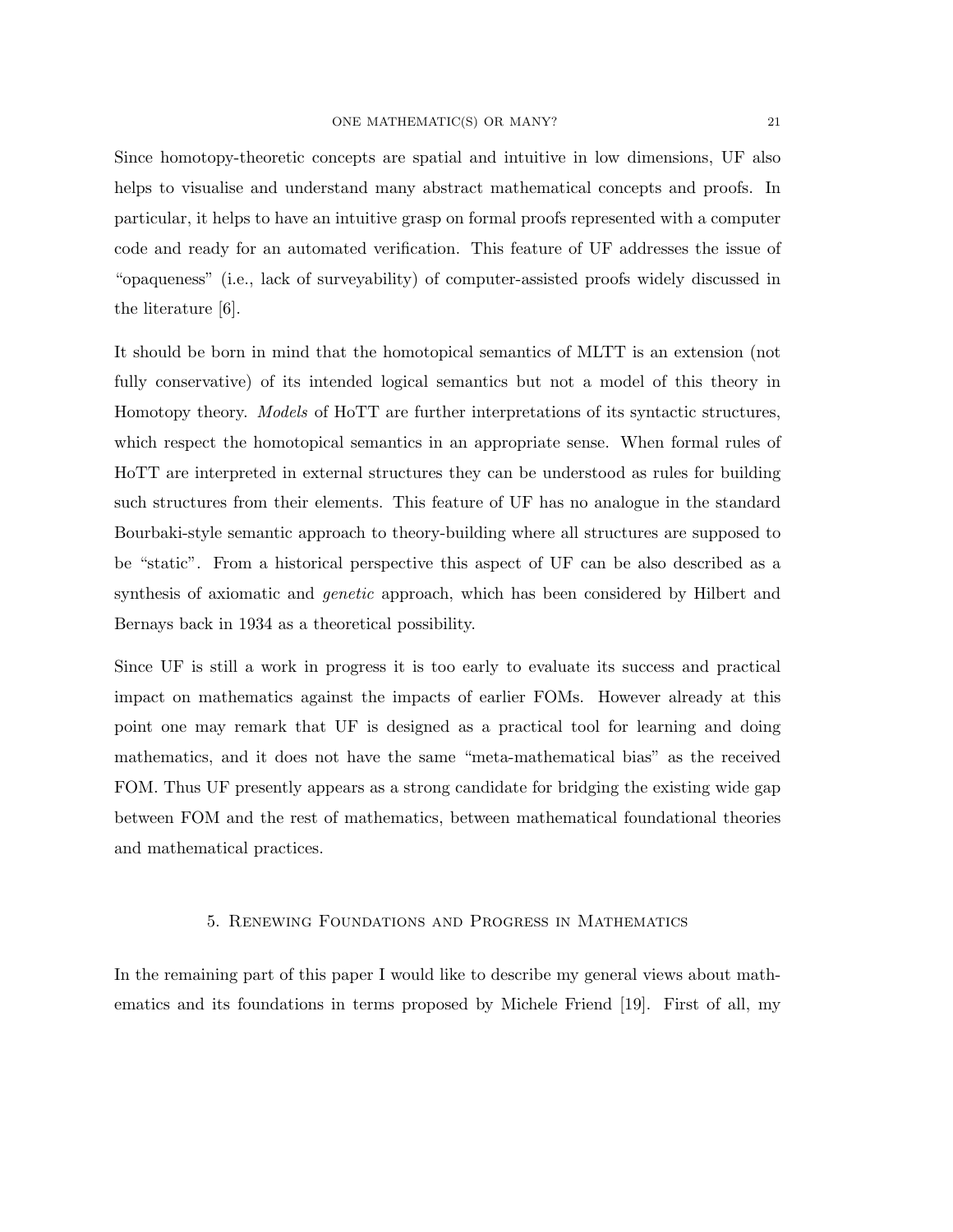position is foundationalist insofar as I believe that FOM is an important part of mathematics both practically and theoretically; I also believe that FOM is an important (albeit not unique) point of contact between mathematics and its philosophy. Second of all, I am a *pluralist* about FOMs. This should be clear from the earlier Sections where I described several different FOMs without saying which is the right one, and which are wrong.

Since my working general concept of FOM borrowed from Lawvere and Rosenburgh is broader than one used by Friend, my position is foundationalist in a weaker sense of this term than in Friend's sense. Friend defines FOM as "an axiomatically presented mathematical theory to which all or most of successful existing mathematics can be reduced" [19, p. 8]. I assume that Friend use here the term "axiomatic" in its usual Hilbertian sense, and I qualify an axiomatic presentation of mathematics in this sense as a special feature of the received Hilbert-style FOMs rather than as an essential feature of FOM in general. Univalent Foundation is an example of FOM that is not axiomatic in this usual sense because the UF applies a Gentzen-style (i.e., rule-based) but not a Hilbert-style formal architecture 10 .

Further, I don't assume together with Friend that mathematics can be "reduced" to its foundations in any epistemically relevant sense of this term. When such a reduction is understood in a strong epistemic sense, so the reducibility condition reads

## In order to learn all existing mathematical knowledge it is sufficient to learn FOM.

this condition is obviously too strong and even absurd. When the reduction is understood as formal provability or in some other sense that has no definite epistemic content, the same condition is too week or irrelevant. The fact that all texts written in English can be encoded into 0-1 sequences does not make 0 and 1 into building blocks of all English

 $10$ It makes sense to broaden the received notion of being axiomatic, so it may include also Gentzen-style formal systems. This terminological convention, however, creates a high risk of confusion (since systems like MLTT that comprise no axiom in the received sense of this term would also qualify as axiomatic). For this reason I stick in this paper to the received meaning of "axiomatic". For discussion of a broader conception of being axiomatic see my [50]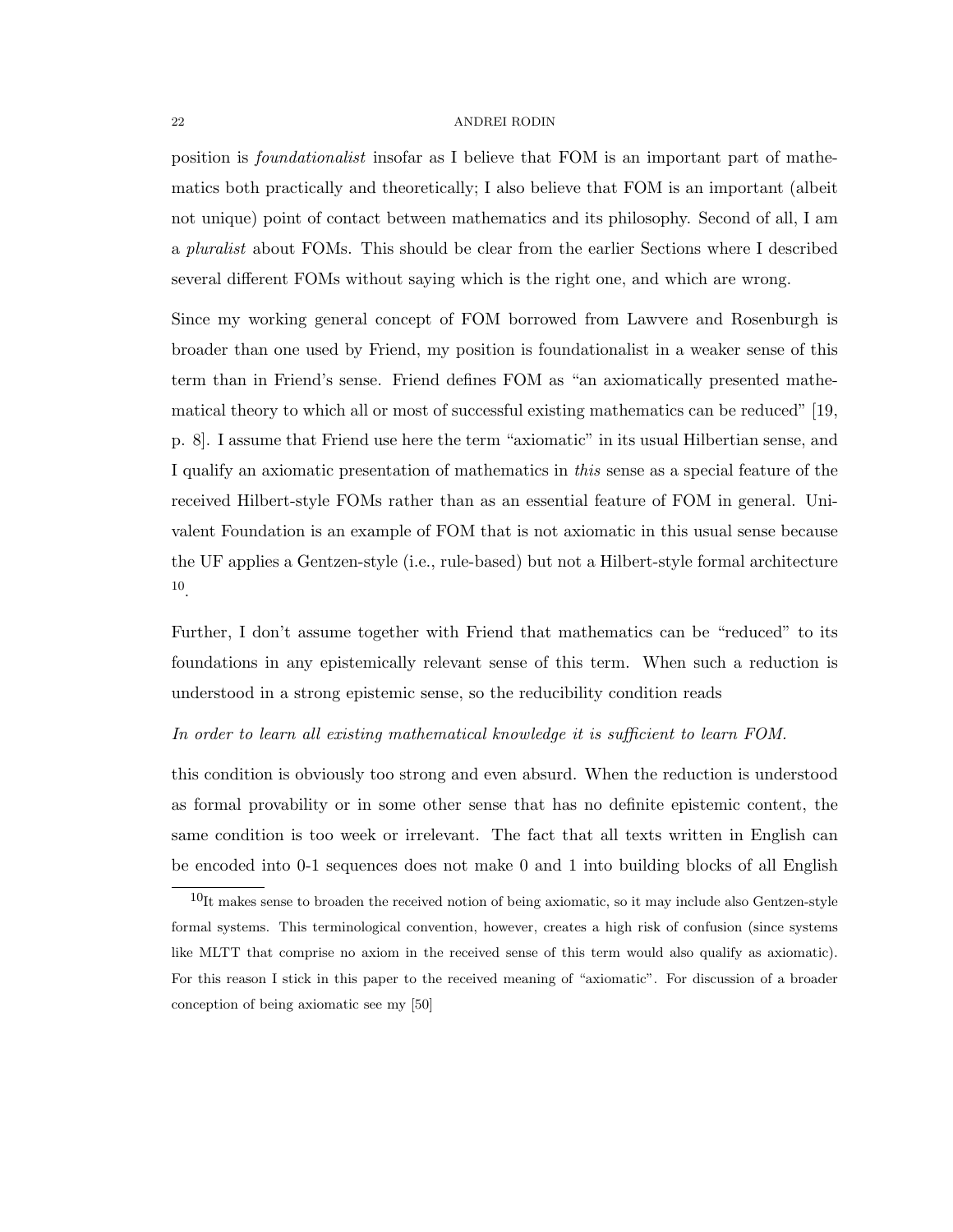literature. Similarly, the fact that a lot of mathematics can be encoded into fragments of  $ZFC$  does not, by itself, make  $ZFC$  into a foundation of mathematics  $^{11}$  Instead of looking further for an appropriate notion of reduction I shall describe the relationships between mathematics and its foundations by looking on it from the opposite end. The following epistemological condition on FOM is, in my view, appropriate:

In order to acquire any fragment of the existing mathematical knowledge it is necessary to learn (a relevant fragment of ) FOM .

The latter condition implies that FOM or its relevant fragment are necessary in justification of every mathematical result but it does not imply that FOM are sufficient for that purpose.

In spite of these differences between my working concept of FOM and Friend's concept, they share many essential features in common, in particular, a normative character, a capacity to unify mathematics, and a justificatory function. So my notion of being a foundationalist is not wholly in odds with Friend's, after all.

Let me now explain how I think about multiple FOMs. My first point is historical. I believe that the development of FOM is an important part of the overall historical development of mathematics. I assume that this overall development is progressive, and understand this progress as a growth of accumulated mathematical knowledge [8].This notion of progress is compatible with a picture of mathematics that develops on some fixed foundations (say, Euclid's), so the growth of mathematical knowledge amounts to proving more and more geometrical theorems and solving more and more geometrical problems by ruler and compass. This process is potentially infinite, at least if we abstract away from issues of feasibility. However the mathematics as we know it is more interesting, it simply does not develop

 $11$ I'm not trying here to dismiss the set-theoretic FOM in one stroke and realise that set-theoretic FOMs involve more than formal provability. I would like to stress, however, that formal provability of theorem T in ZFC in the usual sense of existence of truth-preserving inference from the axioms of ZFC to T does not, by itself, shed a light on how T is (or is not) known, see [47] for a discussion.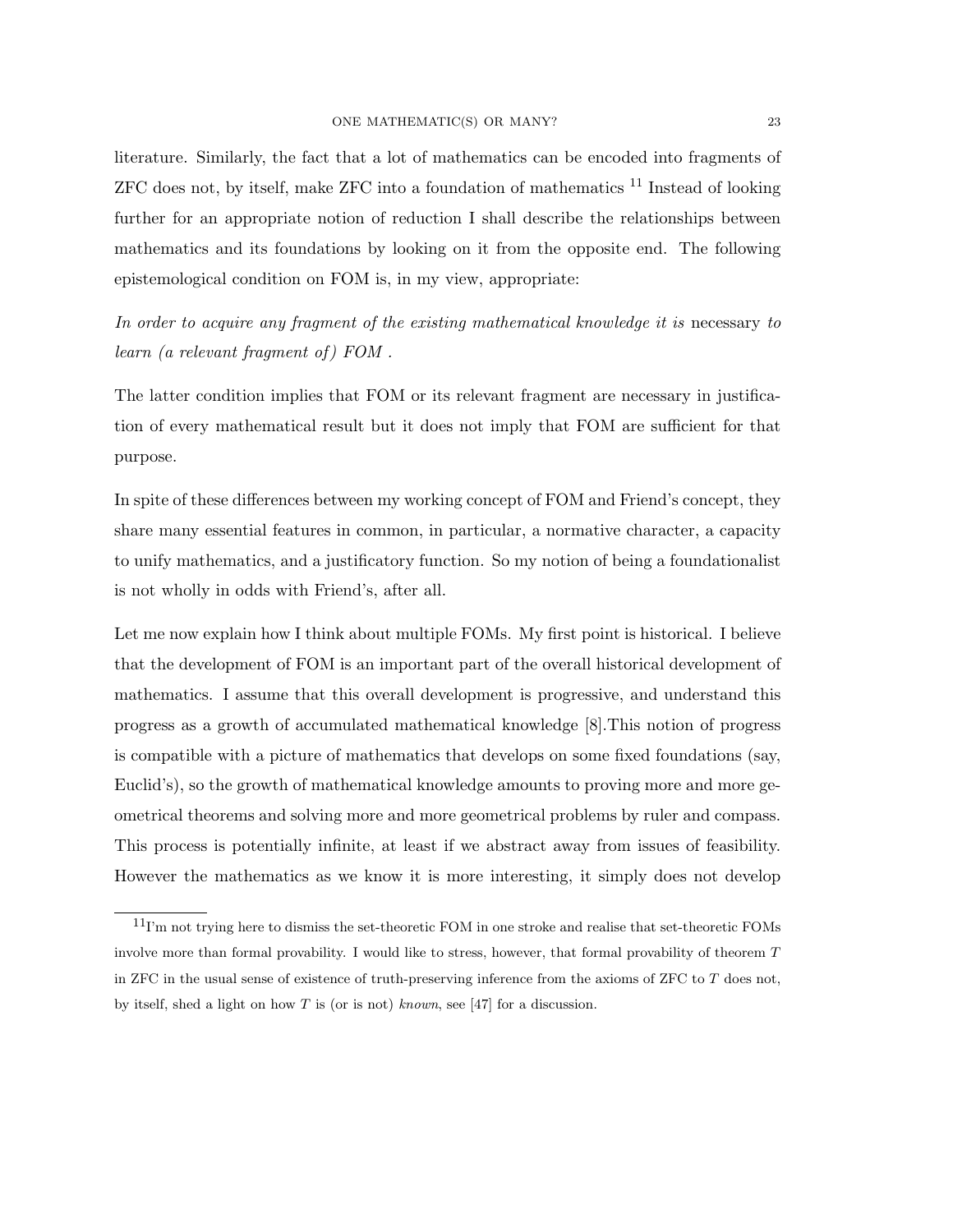in this simplistic way, at least not in a long term. Our real mathematics involves a permanent *revision* of foundations, which contributes to the overall mathematical progress as follows.

Recall of trisection of angle and other geometrical problems unsolvable on Euclid's foundations. These old geometrical problems were successfully solved (in the negative way) in the 19th century using new algebraic foundations of geometry laid out during the course of 17-18th centuries by Descartes and others. These new foundations [2] were not a conservative extension of Euclid's foundations with certain additional principles but involved a very deep conceptual revision of these old foundations. However this revision did not disqualify Euclid's foundations as wholly erroneous either. Euclid is still with us, and we see nothing fundamentally wrong about his geometrical constructions by ruler and compass (except some fixable logical gaps). This situation can be compared with the foundational change in Physics that brought about Quantum Mechanics: this foundational theory did not merely cancel an earlier accepted foundational theory (Classical Mechanics) but explained the success of this older theory with the limits of its applicability. The principles according to which new foundational theories in physics should relate to older foundational theories in this way is known as Bohr's correspondence principle. The same principle applies to foundational changes in mathematics.

In order to use the new foundations for solving geometrical problems formulated in a different foundational framework these problems had to be reformulated in a new way. What we learn today under the name of Pythagorean Theorem is not quite the same statement that we identify as this same theorem in Euclid's Elements (Book 2, Theorem 47); the corresponding proofs of these statements are moreover very different. How and in which exact sense mathematical contents preserve their identities through such foundational changes, is a tricky and little explored question, which I should leave now aside. However the very fact that such a preservation of mathematical knowledge through foundational changes is remarkable.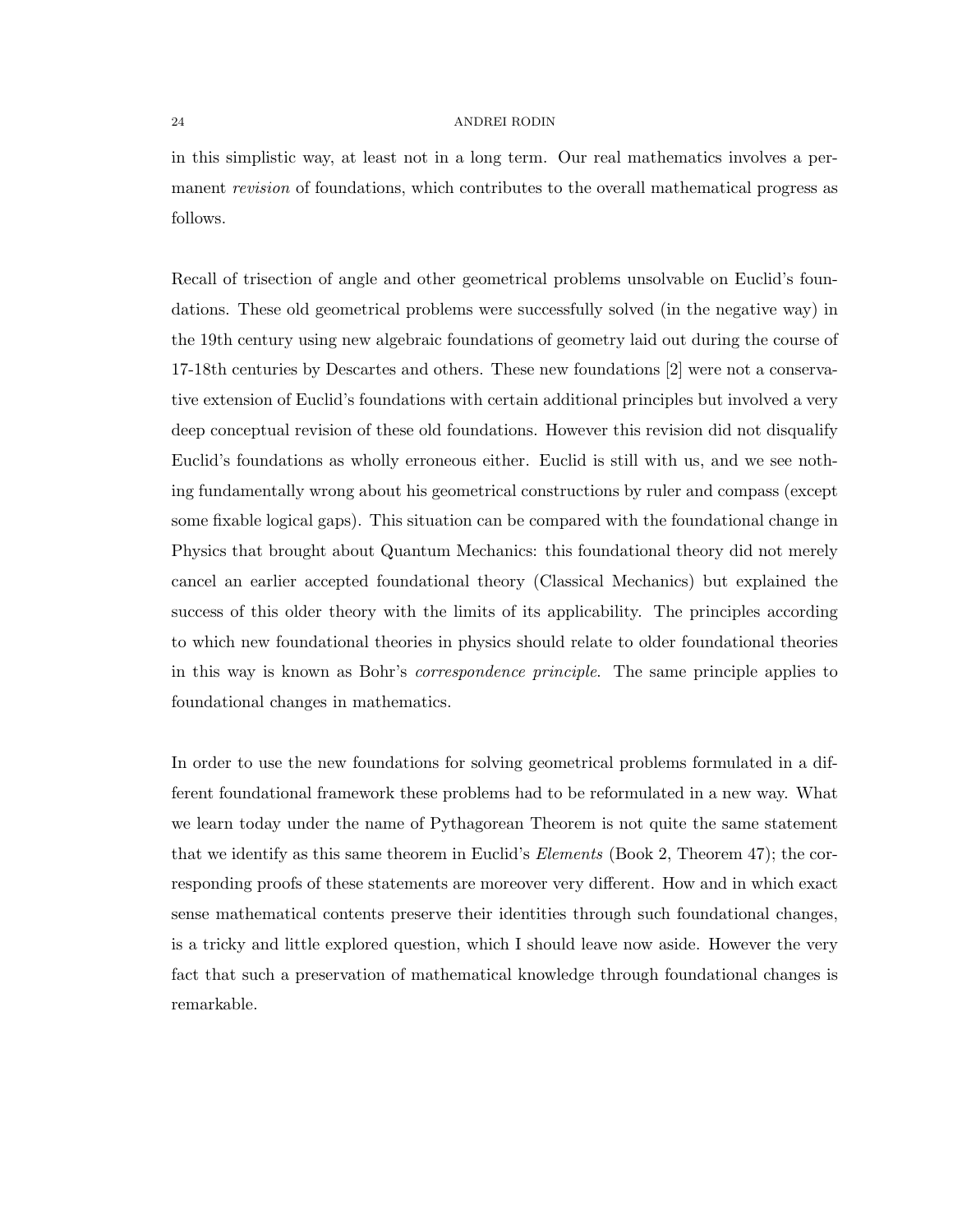The above example of foundational change in geometry is typical rather than exceptional. Sometimes new foundations help to identify old errors  $^{12}$ , but I don't know about examples of foundational revisions that have invalidated large bodies of mathematical knowledge established earlier on different foundations. Thus I observe that a revision of FOM typically has these three effects: (i) it preserves earlier acquired mathematical knowledge in a new form, (ii) it helps to solve open problems and (iii) it triggers new developments that were not possible on the old foundations. So the continuing revision of FOM contributes to the overall progress of mathematics.

The above historical point does not commit me to a historical relativism about epistemic norms provided by different FOMs used in different historical times. It is quite justified to judge older FOMs by epistemic standards of more recent FOMs. One should bear in mind, however, that different FOMs often have very different designs, so some of such judgements can be easily ill-formed. To repeat, new FOM, generally, does not disqualify older FOM that they replace but put them in a new perspective. I can see no reason for thinking such a renewal of FOM should ultimately converge to certain "true" FOM. The continuing revision of FOMs has a character of expansion (in its depths and scope) rather than convergence. I believe that this specific form of progress worths to be sustained rather than stopped by choosing the current FOM as ultimate.

# 6. Tolerance and Pluralism

My final point concerns what Friend calls the principe of tolerance to conflicting philosophical views on mathematics associated with different FOMs [19]. What has been said above about the continuing revision of FOMs during the historical development of mathematics should not be understood in the sense that at any given moment of historical time mathematics relies or should rely on a unique FOM. In practice, mathematicians of the

 $12$ This is the case of Hilbert's foundations of geometry, which provided a new general proof that all earlier proposed alleged proofs of Euclid's Fifth Postulate were erroneous. In fact, however, those alleged proofs were found to be erroneous or at least suspicious and unreliable even before this foundational change.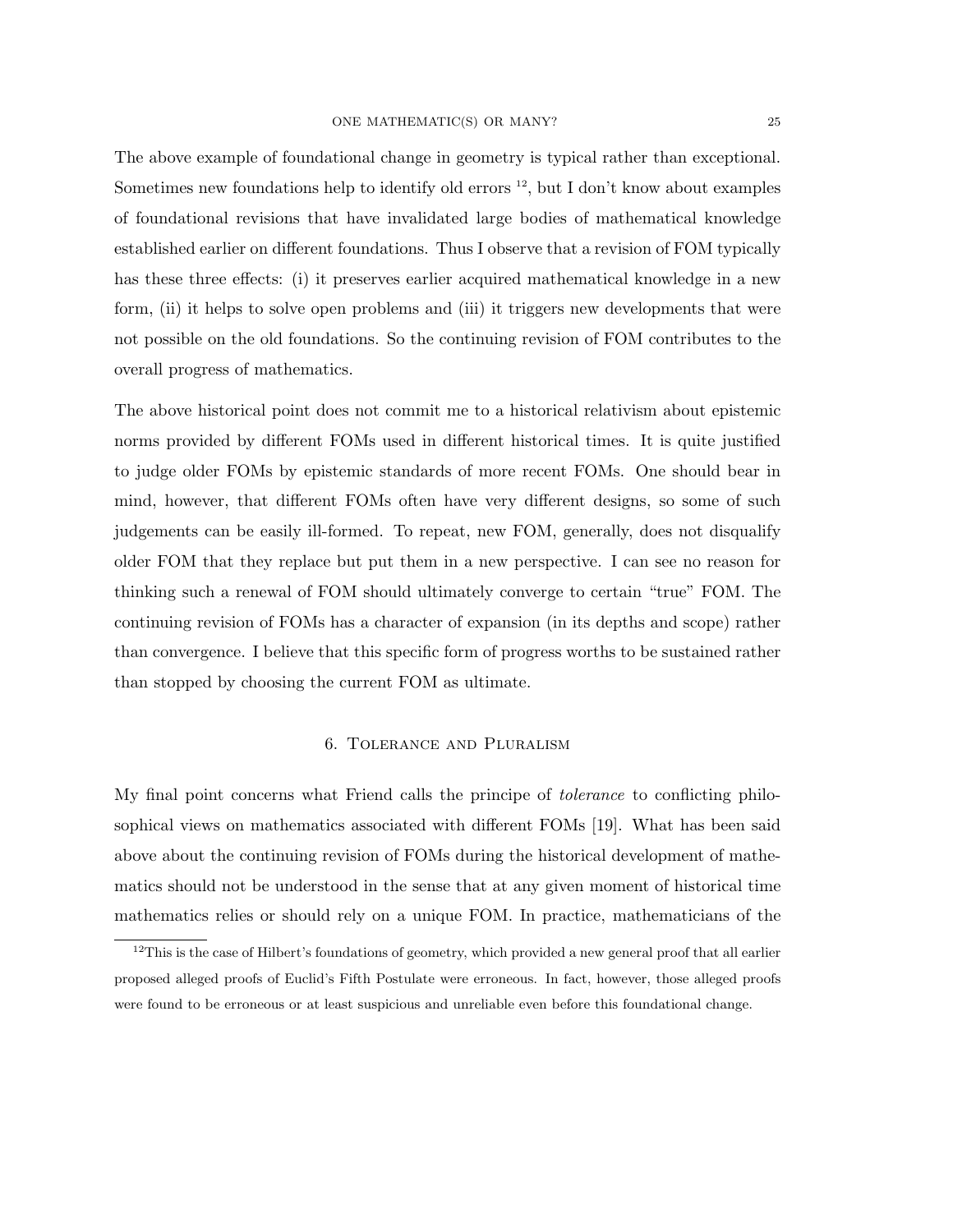same generation often use different foundations, including more traditional and more "progressive" ones. The failure of the New Maths and akin reforms in mathematics education in the 1960-1970s suggests that such a diversity is justified at least in education. I have described above how new foundations replace and "absorb" older foundations without disqualifying these older foundations completely. A similar scheme applies to contemporary FOMs. There exists a large body of mathematical knowledge that can be reconstructed on different alternative FOMs, say, on the set-theoretic and the category-theoretic FOMs. Let us consider a more problematic case when certain mathematical proof (construction) P is justified by one FOM  $(F)$  and not justified by another FOM  $(G)$ . It appears that such cases make a tolerant attitude to conflicting FOMs impossible on pain of contradiction <sup>13</sup> : in order to judge whether or not  $P$  is valid one need to take a side and reject either  $F$  or  $G$ . This contradiction, however, can be avoided. There is a powerful mechanism that allows one to avoid the choice between  $F$  and  $G$  without becoming an epistemological relativist or a sceptic.

A more precise description of the above conflict between F and G involves two different versions of  $P$ , namely,  $P_F$  that construes and justifies  $P$  according to standards of  $F$ , and  $P_G$  which construes P according to standards of G and invalidates it. Now suppose that G admits interpretation g of F that extends to  $P_F$  and provides an explanation in terms of G of how and why proof  $P_F$  is valid by the standards of F. Reciprocally, F admits interpretation f of G that extends to  $P_G$  and explains in terms of F why  $P_G$  is invalid by the standards of G. These mutual interpretations can be pictured with the following diagram:

$$
F/P_F \xrightarrow{g} G/P_G
$$

<sup>13</sup>Tolerating contradictions by using a paraconsistent logic is an option but I'm going to propose here a different solution.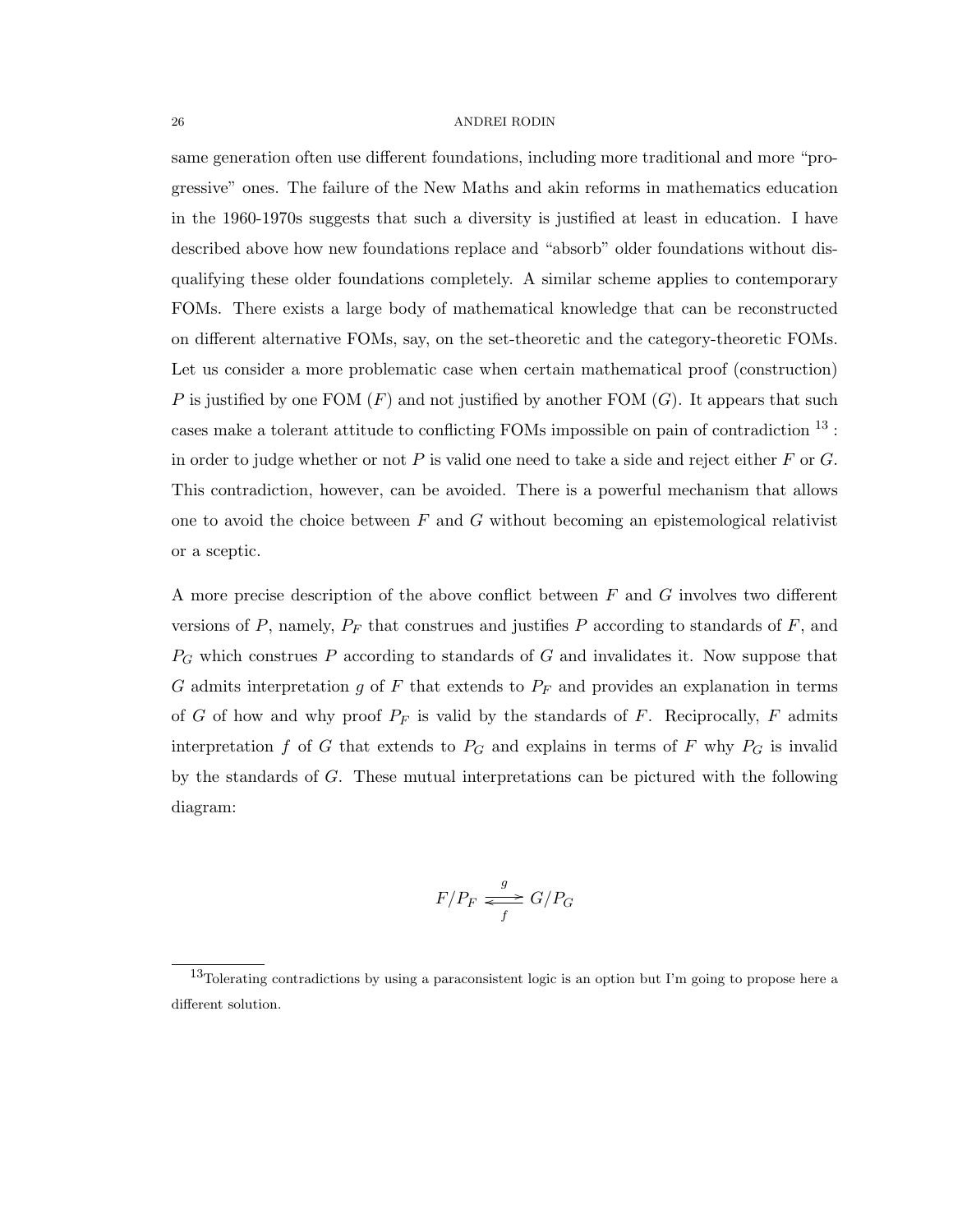So a user of G gets another reconstruction of P in terms of G, namely,  $P'_{G} = g(P_{F})$  which unlike  $P_G$  is valid by the standards of G. In other words, the interpretation  $f(F)$  makes it possible to fix  $P_G$ , which provides a reconstruction of P, which is valid in terms of G. Reciprocally, a user of F gets another reconstruction of P, namely,  $P'_F = f(P_G)$  which unlike  $P_F$  is invalid by the standards of F. The users of F and G now share a mutual understanding of principles needed for justifying or rejecting  $P$ . The user of  $F$  and the user G will think about  $P$  in different ways and disagree about the epistemic status of  $P$ . But at this point their disagreements belong to the philosophy of mathematics rather than mathematics itself.

Let P be proof of proposition (theorem) T, and  $T_F, T_G$  be reconstructions of T in languages of F and G correspondingly. Since  $P_F$  is valid by the standards of F a user of F is justified to believe that  $T_F$  is true. For the sake of argument let us further assume that  $T_G$  is provably false, so a user of G is justified to believe it. As far as  $T_F$  and  $T_G$  are seen as two different representations of the same proposition T it can be argued that users of F and users  $G$ have beliefs, which contradict one another, so a person who would wish to use both these FOMs simultaneously would have contradictory beliefs. However this reasoning erroneous. Propositions  $T_F$  and  $T_G$  are not the same; a self-standing mathematical proposition  $T$ , which is given without a theoretical and foundational context, is ambiguous and has no definite true-value. (Think of such mathematical terms as "space", "point", "circle", "set", which outside a theoretical context have no definite meaning.) Rendering T as  $T_F$  and, alternatively, as  $T_G$  disambiguates T by splitting it into two different propositions. The above scheme allows one to construe this disambiguation internally for  $F$  and for  $G$ : a user of F construes it as the distinction between  $T_F$  and  $f(T_G)$  while a user of G construes it as the distinction between  $T_G$  and  $g(T_F)$ . This helps to avoid pointless arguments about which of  $T_F, T_G$  is the "right" rendering of T. Modulo the equivalences  $T_F \simeq g(T_F)$  and  $T_G \simeq f(T_G)$ , which hold when interpretations f, g are faithful, users of F and G agree that  $T_F$  is true and  $T_G$  is false.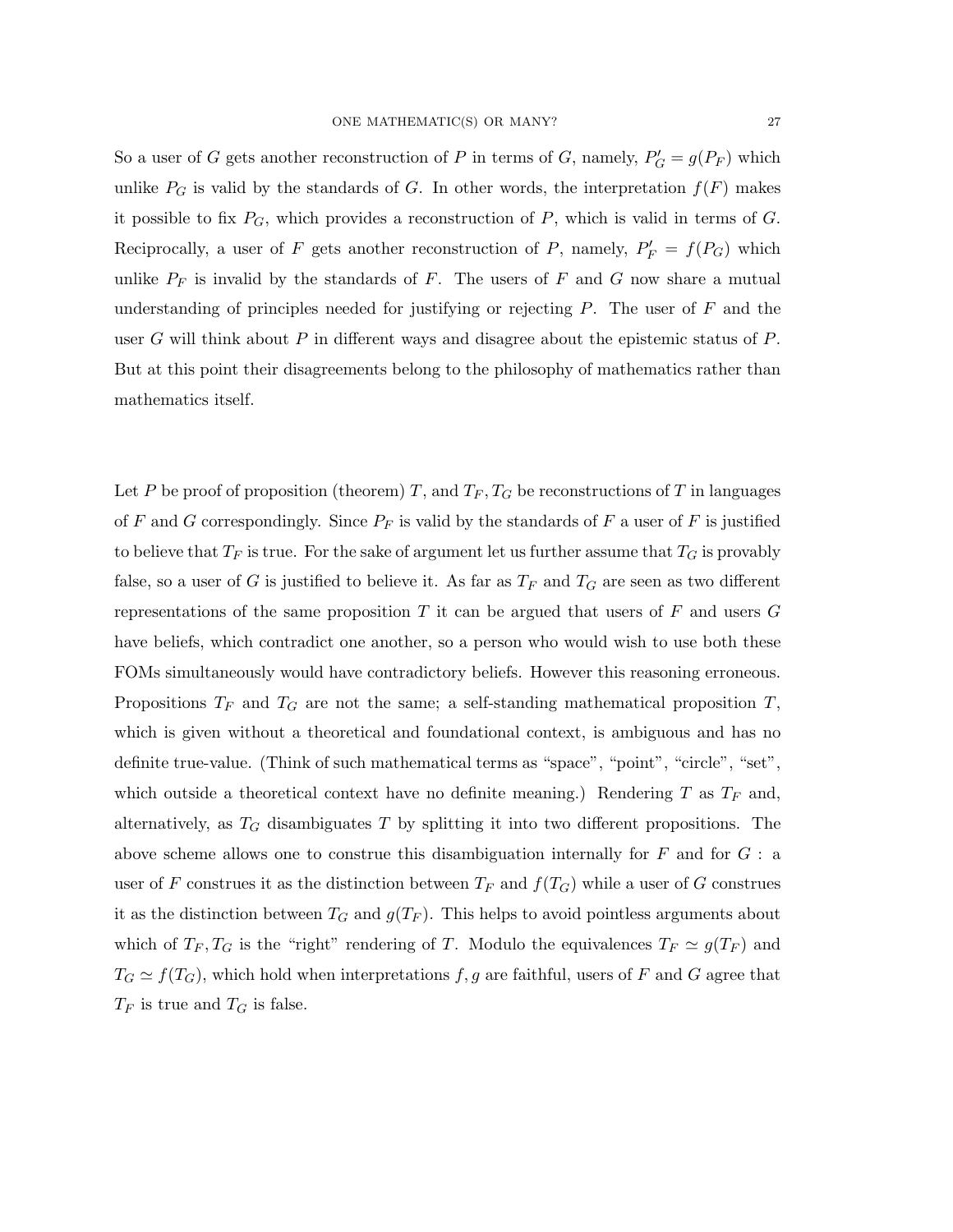The above scheme does not apply universally (all of Euclid's mathematics is interpretable in the Bourbaki-style set-theoretic FOM the converse obviously doesn't hold) but it applies in many cases of interest. For a trivial example consider the case when  $F, G$  are two different Hilbert-style axiomatic theories which share some axioms in common. One can use ZF as a foundation and use the Axiom of Choice (AC) in certain proofs as a separate hypothesis. Alternatively, one can take ZFC as a foundation, and this time view the AC as an axiom. From an epistemological and foundational points of view the two approaches differ. There is, however, a large body of mathematical knowledge that is wholly neutral with respect to choice between accepting AC as an axiom and using it as a hypothesis. In this case the interpretations  $ZF \rightarrow ZFC$  and  $ZF \leftarrow ZFC$  are trivial and amount to changing the epistemic status of AC from hypothesis to axiom and back. In cases when different FOMs use different formal architectures (as in the case of ZF and UF) and differ conceptually such mutual interpretations can be very involved and non-trivial. The long-lasted continuing history of rebuilding Euclidean geometry on different foundations provides a lot of suggestive examples of this sort.

Some conditions stronger than the mere existence of two-way interpretations between different FOMs can be also considered. Let  $f, g$  be composable in a associative way. If  $g \circ f = 1_F$  and  $g \circ f = 1_G$ , i.e., the image of image of F in G is F itself and, reciprocally, the image of image of G in F is G itself, the two FOMs are equivalent  $-$  in a way, which is specified by the character of these interpretations. The elementary Category theory, this time in its role of a meta-theoretical tool, suggests many other possible configurations between different FOMs, which I leave here for another study.

The possibility of co-existence of different FOMs in mathematical practice does not undermine the significance of philosophical arguments in favour of certain FOMs and against certain other FOMs. Such philosophical discussions have multiple impacts on mathematics including shaping its new trends. The tolerant attitude to multiple FOMs and their philosophical underpinnings, which I defend here, does not imply a neutrality and lack of interest to FOM-related philosophical matters. I understand tolerance as a methodological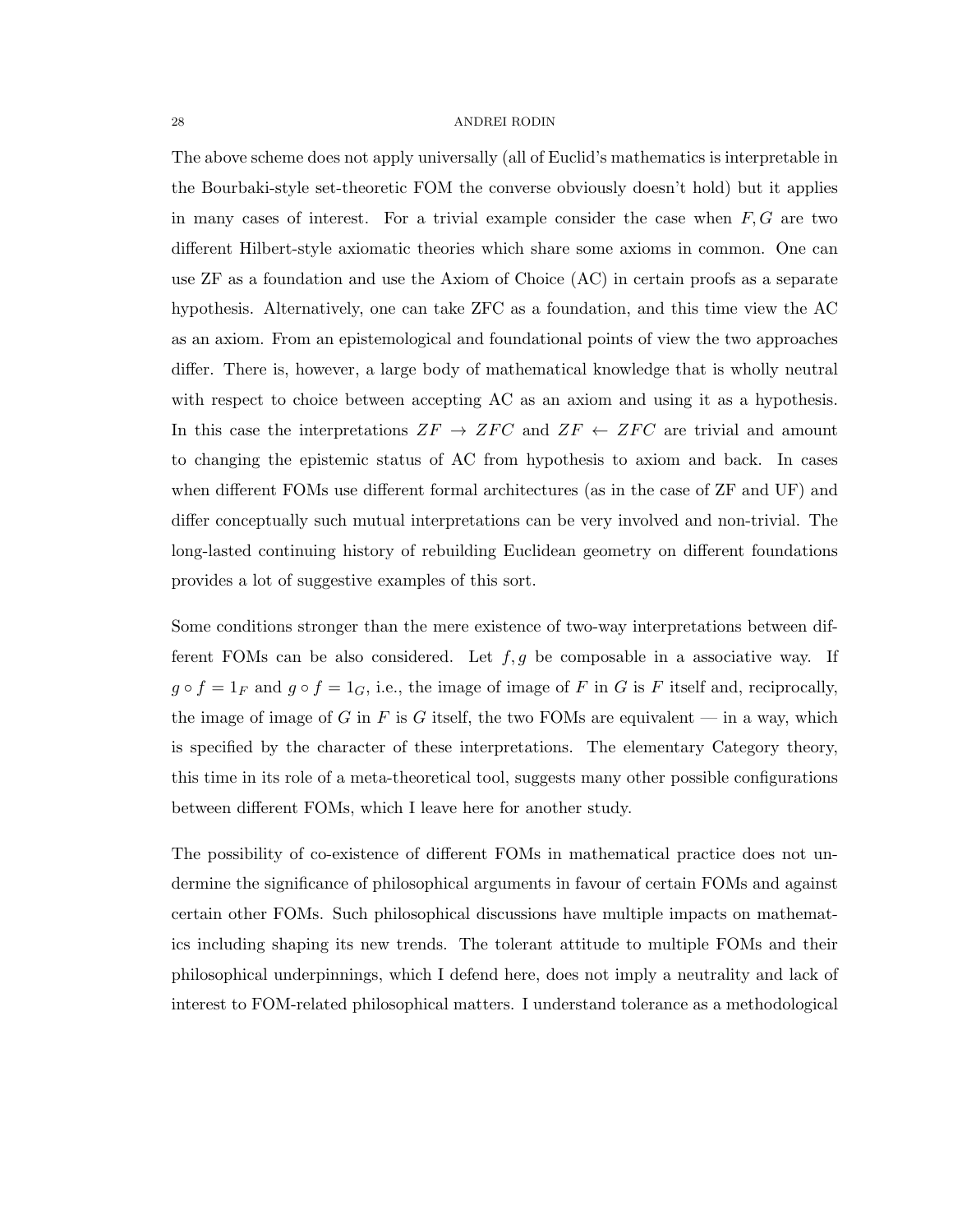principle according to which a foundational debate in mathematics best proceed in an environment, which is both concurrent and cooperative. As far as one accepts that conflicting philosophical ideas about mathematics deserve a common stage where they can be systematically presented, criticised and further developed, one should also accept the notion that a part of this stage belongs to mathematics and accommodates multiple FOMs. As I have explained above, the multiplicity of FOMs does not break mathematics down into disconnected pieces. Different FOMs may serve different special purposes and be useful in different ways. We showed that the received set-theoretic axiomatic FOM was designed for meta-theoretical purposes and that this FOM cannot be effectively used for the purpose of formal proof-verification. Using UF for this latter purpose one does not need to dismiss the set-theoretic FOM or qualify one of these two FOMs as "practical" and the other as "theoretical". As far as the relationships between the two FOMs is well understood, one can describe epistemic features of these FOMs more specifically and use both these FOMs in appropriate contexts.

As many authors have earlier remarked, the traditional architectural metaphor behind the concept of theoretical foundation can be not only useful and suggestive but also very misleading. Unlike traditional buildings mathematical theories do not rise and fall with their foundations but have a capacity to survive through foundational changes. Martin Krieger compared mathematics of the 19th century with an industrial city [32, Ch. 6]. In line of Krieger's metaphor FOM should be thought of as a city infrastructure, which use elements inherited from earlier historical times. We may extend Krieger's metaphor and think about our today's FOMs as even larger, more flexible and more robust infrastructures, which are more suitable for our diverse post-industrial economies. Pluralism in Friend's sense is a *sine qua non* of FOM so conceived. My short answer to the question asked in the title of this paper is this: one mathematic(s) and multiple foundations.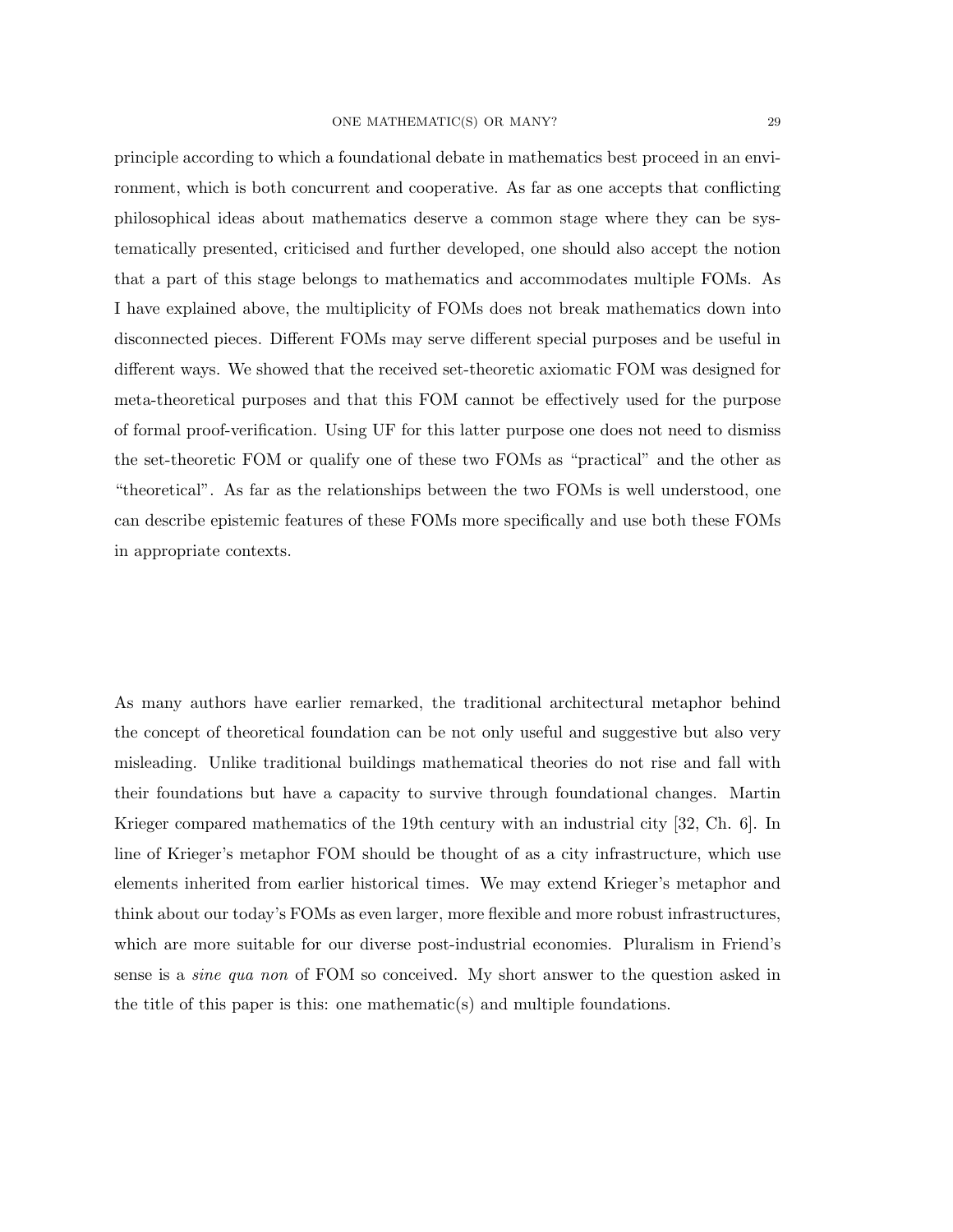### **REFERENCES**

- [1] B. Ahrens and P. North. Univalent foundations and equivalence principle. S. Centrone, D. Kant and D. Sarikaya (eds.) Reflections on the Foundations of Mathematics: Univalent Foundations, Set Theory and General Thoughts, Springer, Synthese Library vol.407, pages 137–150, 2019.
- [2] A. Arnauld. Nouveaux Eléments de Géométrie. Guillaume Desprez, Paris, 1683.
- [3] V.I. Arnold. On mathematical teaching (in russian). Russian Math. Surveys, 53(1):229–236, 1998.
- [4] S.N. Artemov. The Provability of Consistency. https://arxiv.org/abs/1902.07404, 2020.
- [5] J. Avigad&al. Introduction to 'milestones in interactive theorem proving'. Journal of Automated Reasoning, 61(1):1–8, 2018.
- [6] O. Bradley Bassler. The surveyability of mathematical proof: A historical perspective. Synthese, 148(1):99–133, 2006.
- [7] L. Baulieu. Dispelling a myth : questions and answers about bourbaki's early work, 1934-1944. S. Chikara, S. Mitsuo, J.W. Dauben (Eds.) The intersection of history and mathematics, Birkh¨auser, Basel, pages 241–252, 1994.
- [8] A. Bird. What is scientific progress?  $No\hat{u}s$ , 41(1):64–89, 2007.
- [9] N. Bourbaki. Eléments de Mathématique. Théorie des Ensembles. Paris:Hermann, 1939.
- [10] N. Bourbaki. Architecture of mathematics. The American Mathematical Monthly, 57(4):221–232, 1950.
- [11] N. Bourbaki. El´ements de Math´ematique: Topologie Alg´ebrique, ch. 1-4. Springer, 2016.
- [12] L. Corry. Modern algebra and the rise of mathematical structures. Birkhäusert, 2004.
- [13] M. Detlefsen. On an alleged refutation of hilbert's program using gödel's first incompleteness theorem. Journal of Philosophical Logic, 19(4):343–377, 1990.
- [14] S. Eilenberg and H. Cartan. Homological Algebra. Princeton University Press, 1956.
- [15] S. Eilenberg and S. MacLane. General theory of natural equivalences. Transactions of the American Mathematical Society, 58(2):231 – 294, 1945.
- [16] S. Eilenberg and N. Steenrod. Foundations of Algebraic Topology. Princeton University Press, 1952.
- [17] J. Ferreiros. Dogmas and the changing images of foundations. Philosophia Scientia, CS(5):27–42, 2005.
- [18] R. Feynman. New textbooks for the 'new' mathematics. Engineering and Science, 28(6):9–15, 1965.
- [19] M. Friend. Pluralism in Mathematics: A New Position in Philosophy of Mathematics. Springer, 2014.
- [20] J. Giraud. Classifying topos. F.W. Lawvere (ed.) Toposes, Algebraic Geometry and Logic, (volume 274 of Lecture Notes in Mathematics), Springer, 2:43–56, 1972.
- [21] J. Grimm. Implementation of bourbaki's elements of mathematics in coq: Part one, theory of sets. Journal of Formalized Reasoning, 3(1):79–126, 2010.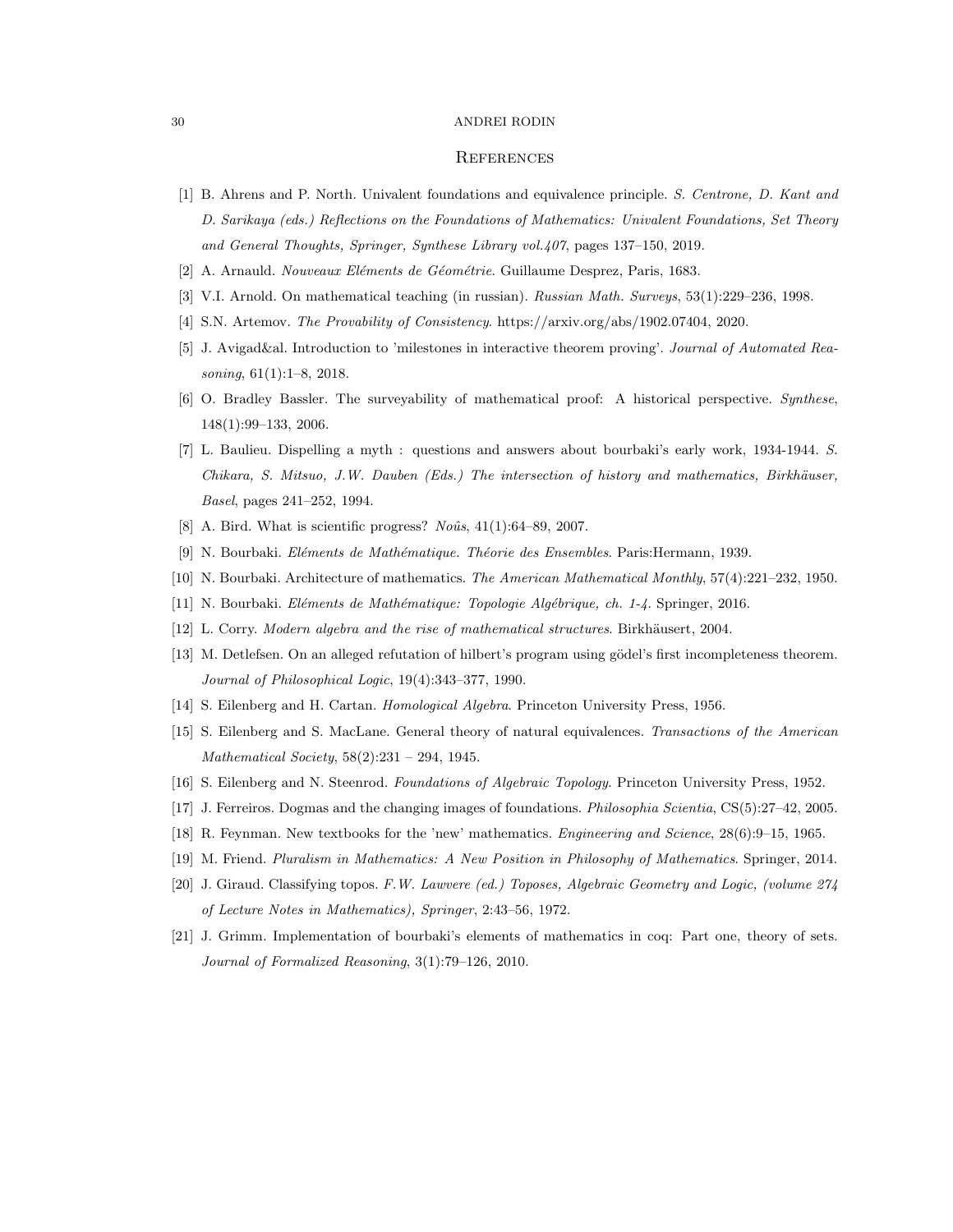- [22] Univalent Foundations Group. Homotopy Type Theory: Univalent Foundations of Mathematics. Institute for Advanced Study (Princeton); available at http://homotopytypetheory.org/book/, 2013.
- [23] G.B. Halsted. Rational geometry: a text-book for the science of space; based on Hilbert's foundations. J. Wiley and sons, NY, 1904.
- [24] H. Halvorson. Scientific Theories. P. Humphreys (ed.) The Oxford Handbook of Philosophy of Science, 2016.
- [25] G. Hellman. Structuralism, mathematical. Encyclopedia of Philosophy (Macmillan), Ed. Donald M. Borchert, 2nd ed., 9:270–273, 2006.
- [26] D. Hilbert. über den zahlbegriff. Jahresbericht der Deutschen Mathematiker-Vereinigung, 8, S. 180-94, 8:180–194, 1900.
- [27] D. Hilbert. Foundations of mathematics. J. van Heijenoort (ed.), From Frege to Gödel: A Source Book in the Mathematical Logic, 2:464–480, 1967.
- [28] D. Hilbert and P. Bernays. Grundlagen der Mathematik. Springer, 1934-1939.
- [29] David Hilbert. Grundlagen der Geometrie. Leipzig, 1899.
- [30] S.C. Kleene. Introduction to Metamathematics. Ishi Press International, 2009.
- [31] M. Kline. Why Johnny Can't Add: the Failure of New Maths. St James Press (New York, London), 1973.
- [32] M.H. Krieger. Doing Mathematics: Convention, Subject, Calculation, Analogy. World Scientific Publishing Company, 2015.
- [33] R. Kromer. Tool and Object: A History and Philosophy of Category Theory. Birkhauser, 2007.
- [34] F.W. Lawvere. Functorial Semantics of Algebraic Theories. Ph.D. thesis. Columbia University, 1963.
- [35] F.W. Lawvere. The category of categories as a foundation for mathematics. In Proceedings of the La Jolla Conference on Categorical Algebra, pages 1–21, 1966.
- [36] F.W. Lawvere. Quantifiers and sheaves. M. Berger, J. Dieudonne and al. (eds.), Actes du congres international des mathematiciens, Nice, pages 329 – 334, 1970.
- [37] F.W. Lawvere. An elementary theory of the category of sets (long version) with the author's commentary. Reprints in Theory and Applications of Categories, 11:1 – 35, 2005.
- [38] F.W. Lawvere and R. Rosebrugh. Sets for Mathematics. Cambridge University Press, 2003.
- [39] S. MacLane. Structure in mathematics. Philosophia Mathematica, 4(2):174–183, 1996.
- [40] P. (ed.) Mancosu. Philosophy of Mathematical Practice. Oxford University Press, 2008.
- [41] Yu. Manin. Georg Cantor and his heritage (talk at the meeting of the German mathematical society and the Cantor medal award ceremony), 2002. arXiv:math.AG/02009244 v1/.
- [42] J.-P. Marquis. From a Geometrical Point of View: A Study of the History and Philosophy of Category Theory. Springer, 2009.